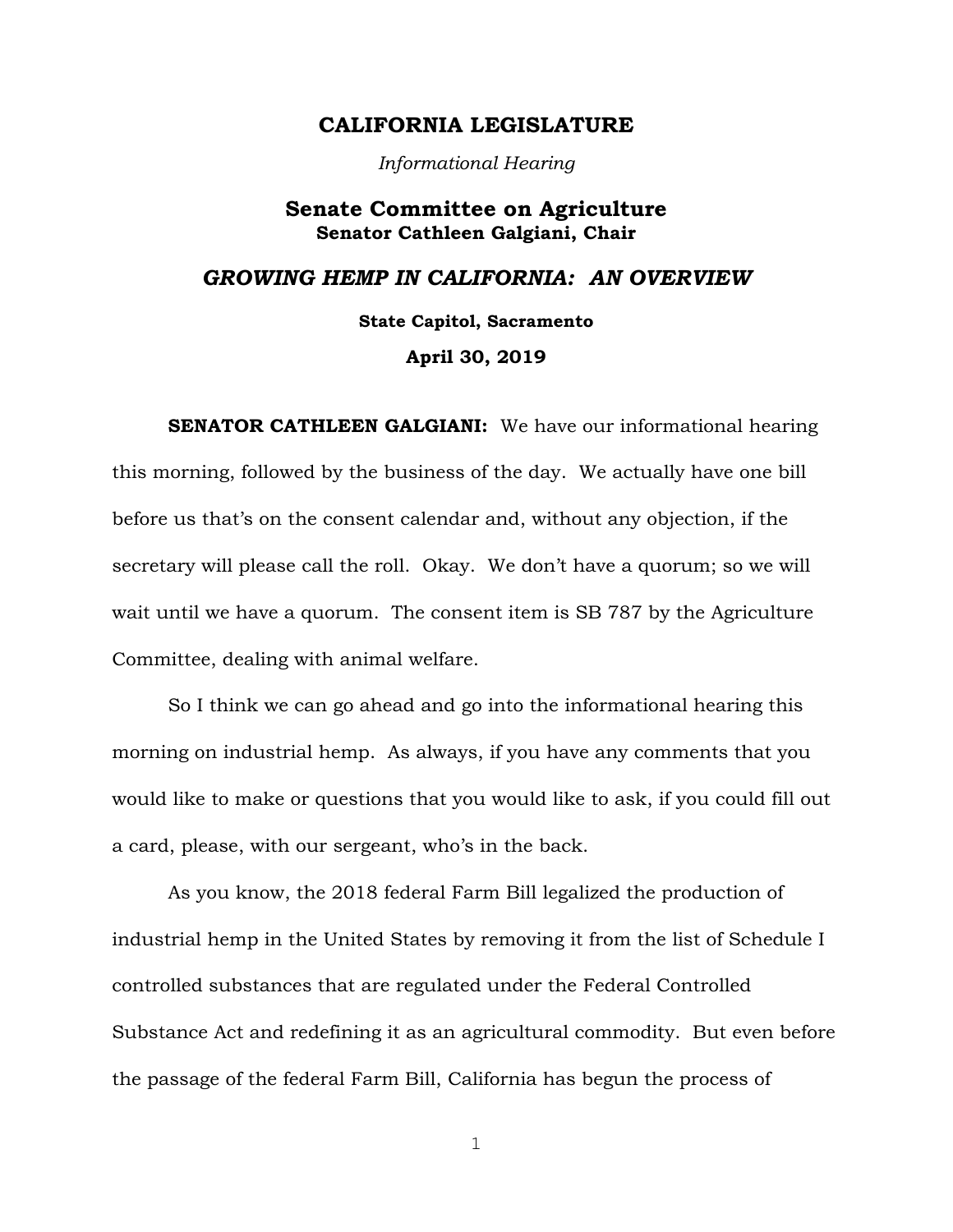legalizing the production of industrial hemp with the passage of the California Industrial Hemp Farming Act in 2013. The act became effective on January 1, 2017, upon the passage of Proposition 64 by the voters. As directed by these new laws, the California Department of Food and Agriculture established the Hemp Advisory Board to advise the secretary and make recommendations on all matters pertaining to industrial hemp.

Today, we have representatives from the California Department of Food and Agriculture, the California Hemp Council, and a grower to provide information and update the committee on the past, present, and future of growing industrial hemp in California. Our first panelists today are Rachael O'Brien, Deputy Secretary for Legislative Affairs, and Joshua Kress, Environmental Program Manager, with the California Department of Food and Agriculture. But first, I would like to ask my vice chair, Scott Wilk, if he would like to make any comments before the committee.

**SENATOR SCOTT WILK:** I would. Thank you, Madam Chair.

In your opening, you forgot our bill that we did that updated it post-Prop. 64 that put us in compliance. So we are an important link in that.

I'm very excited about this. I don't normally come to these kinds of hearings; but I'm at this hearing because this is going to, I think, revolutionize California agriculture. And actually, we're going back to our future. Christopher Columbus, the sails of the Niña, the Pinta, the Santa Maria, all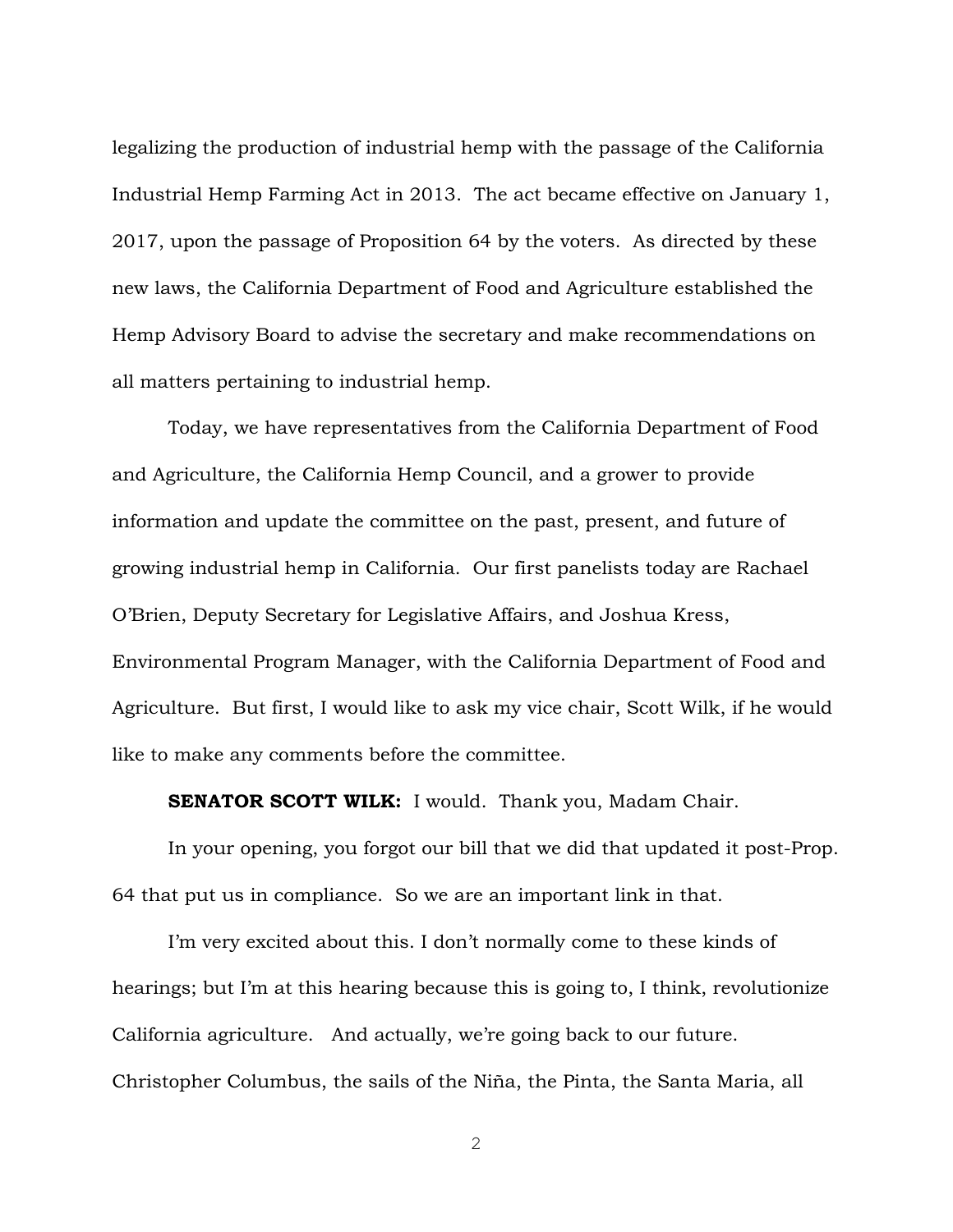made out of hemp; the caulking in the bottom of the boats, made out of hemp. Thomas Jefferson drafted the Declaration of Independence on hemp paper. Betsy Ross weaved the first American flag with hemp. So all we're doing is really going back to our future. I'm really excited about this. I'm interested to hear what our presenters are going to present.

**SENATOR GALGIANI:** Thank you very much. And with that, we will go ahead and call up our first panel. Please. Thank you.

**MS. RACHAEL O'BRIEN:** Good morning, Chair. Good morning, Vice Chair. Rachael O'Brien with the Department of Food and Agriculture. I am the deputy secretary of legislative affairs; and I just thought I'd give just a brief overview of the department. The Department of Food and Ag is statutorily charged to serve the citizens of California by promoting and protecting a safe, healthy food supply and enhancing local and global agricultural trade through efficient management, innovation, and sound science with a commitment to environmental stewardship. And we're really honored and pleased to be here today to talk about industrial hemp and the work that our department has been doing on that front. At this point, I'll turn it over to Joshua Kress, who can introduce himself and go into our presentation. Thank you.

**MR. JOSHUA KRESS:** Thank you. I'm Joshua Kress. I'm our branch chief for our Pest Exclusion Branch at CDFA; and within our branch, one of our many programs is industrial hemp. And so, I'll be providing kind of an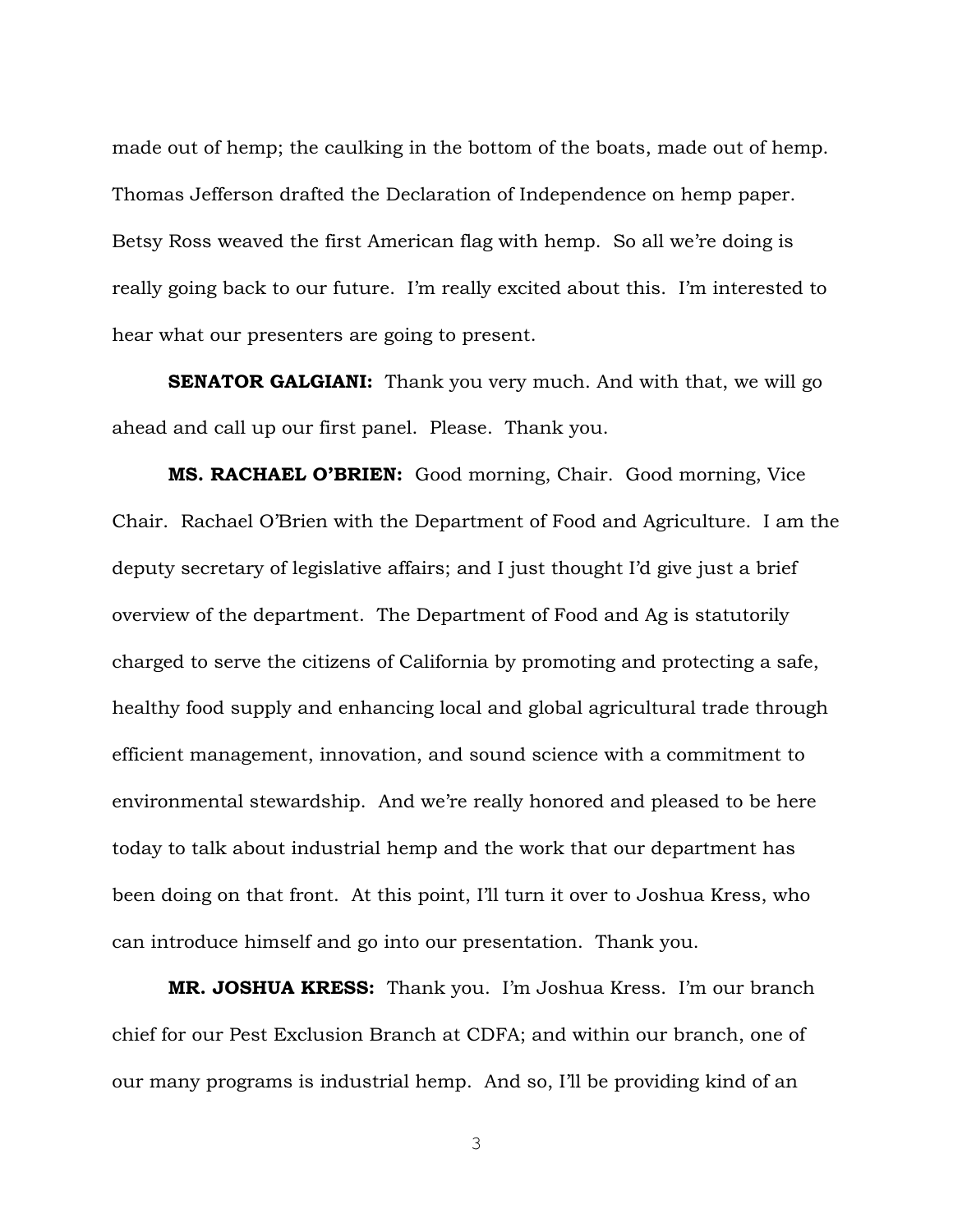overview of the program; and I'll talk a little bit more about that as we go through.

So the first slide that we have here today is a slide that we recently presented to the State Board of Agriculture. It's simply a timeline of how we've gotten to where we are legislatively with regards to industrial hemp.

So in 2013, as you all are likely aware, we had the California Industrial Hemp Farming Act, SB 566, that was passed that established Division 24 of the Food and Agricultural Code. It also defined industrial hemp in the Health and Safety Code. However, it had a provision at the end of the bill and the end of the law that said that it shall not become operative unless authorized under federal law.

In 2014, there was the 2014 Farm Bill of the Federal Agricultural Act of 2014, which provided for pilot programs for industrial hemp and research to be conducted by colleges and universities and, specifically with regards to, as it's called, research on industrial hemp.

In 2016, the Adult Use of Marijuana Act, Prop. 64, amended Division 24 in the Food and Agricultural Code to remove the operative provision and to simply state that the law was effective as of January 1, 2017, and made some other minor changes throughout the law.

And then last year, we had two major changes. One that occurred here with SB 1409, which made some substantive changes to Division 24 of the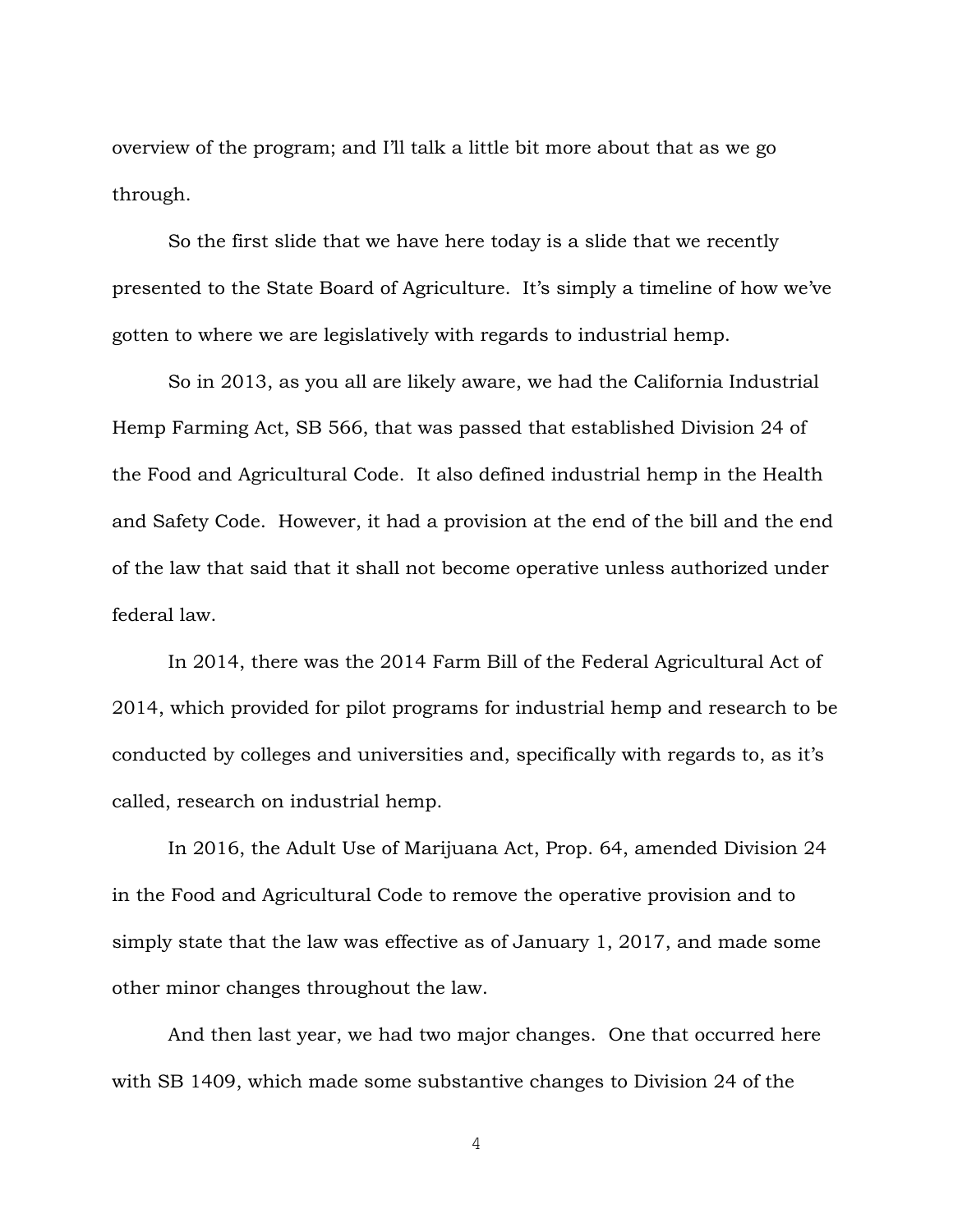Food and Agricultural Code, including allowing the counties to establish their own fees; allowing CDFA to establish sampling and testing procedures; and then allowing CDFA to establish an agricultural pilot program, as authorized in the 2014 Farm Bill, and then requiring established agricultural research institutions, as defined in that law, to notify the county agricultural commissioners prior to planting. Shortly after that bill was signed, then the 2018 Farm Bill was passed, which included substantial provisions with regards to industrial hemp at the federal level. It removed hemp from the Controlled Substances Act. And I'm sure you'll be hearing more about this from Patrick later. It authorized states and tribes to regulate industrial hemp cultivation. It requires USDA to establish a national regulatory program and then also allows for the interstate movement of hemp and hemp products. And so, that's briefly how we got to where we are today.

So after the changes that were made via Prop. 64 in 2016 and '17, CDFA established the Industrial Hemp Program. It was established within the Plant Health and Pest Prevention Services Division and is overseen by that division's Nursery, Seed and Cotton Program. Cultivation of industrial hemp is generally subject to the laws and regulations of other agricultural commodities except that Division 24 also requires registration of cultivation sites with the county agricultural commissioner and testing of each crop for THC content. The reason it's placed within the Nursery, Seed and Cotton Program is that it is in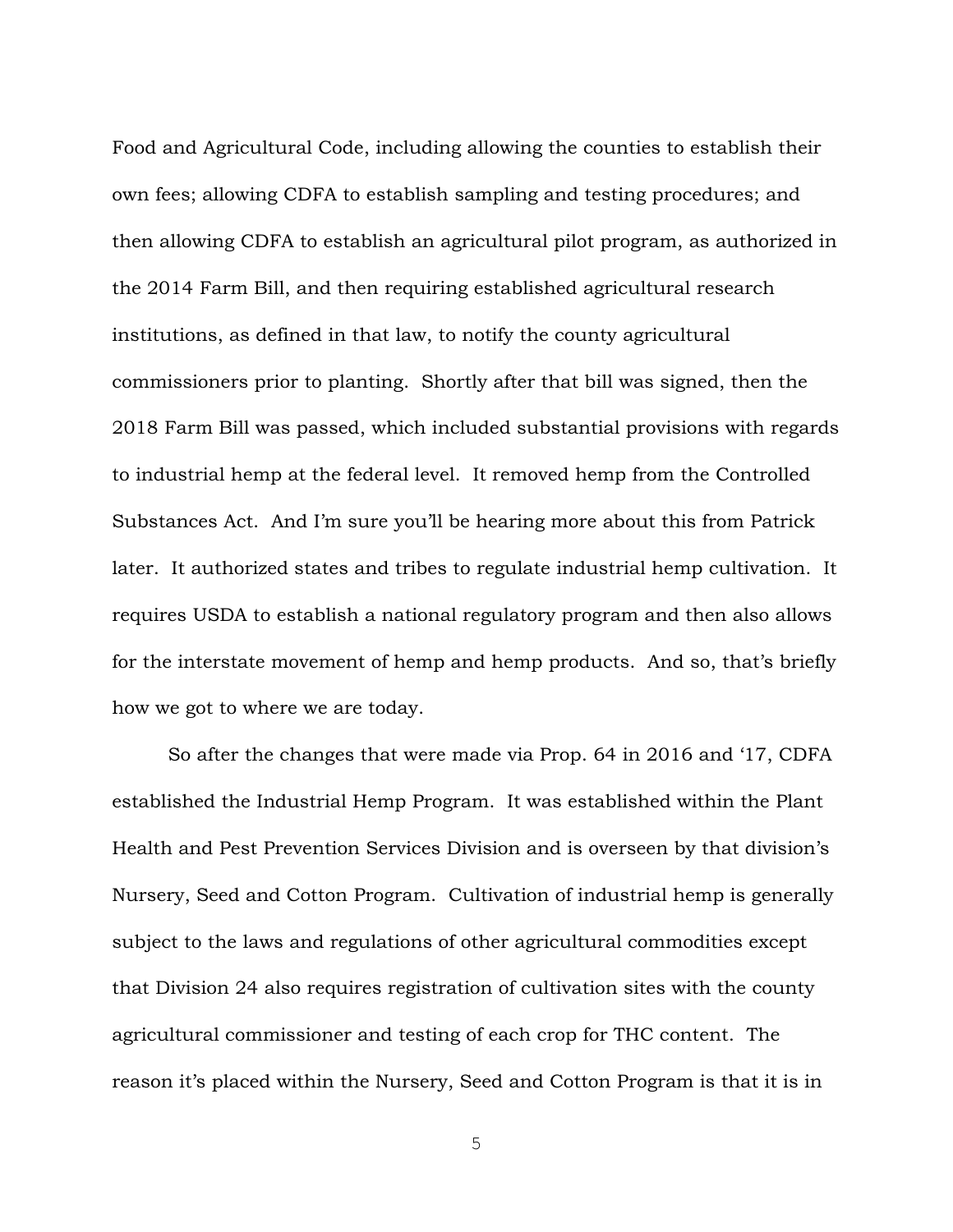some ways similar to other programs that are already overseen there -- for instance, Nursery Licensing, Seed Registration -- where people have to get licensed or registered in order to sell nursery products or seeds. We collect fees, manage an advisory board, and things of that nature. Currently, this program has two full-time staff members and is in the process of hiring a few more -- which I'll address in a minute -- and our projected expenditures for the current fiscal year are \$319,412, but that includes an encumbrance of \$55,000 for planned county contracts as we get going with registration.

So in 2017-18. . . I'll go back a little bit from where we first started. The most important thing that we've done -- which I'll, again, talk a little bit about in a second -- is that we proposed to adopt Section 4900 in Title 3 of the California Code of Regulations that would establish a registration fee. We also adopted two other regulations, Section 4920 and 4921, which establish an amendment to the approved list of seed cultivars that are listed in the Food and Agricultural Code and then also establishes a procedure to make further changes as the department looks to make changes to the list of varieties that may be grown in California.

In 2018, we hired a senior environmental scientist; and we also submitted a budget change proposal for up to six total positions, starting in Fiscal Year '19-20.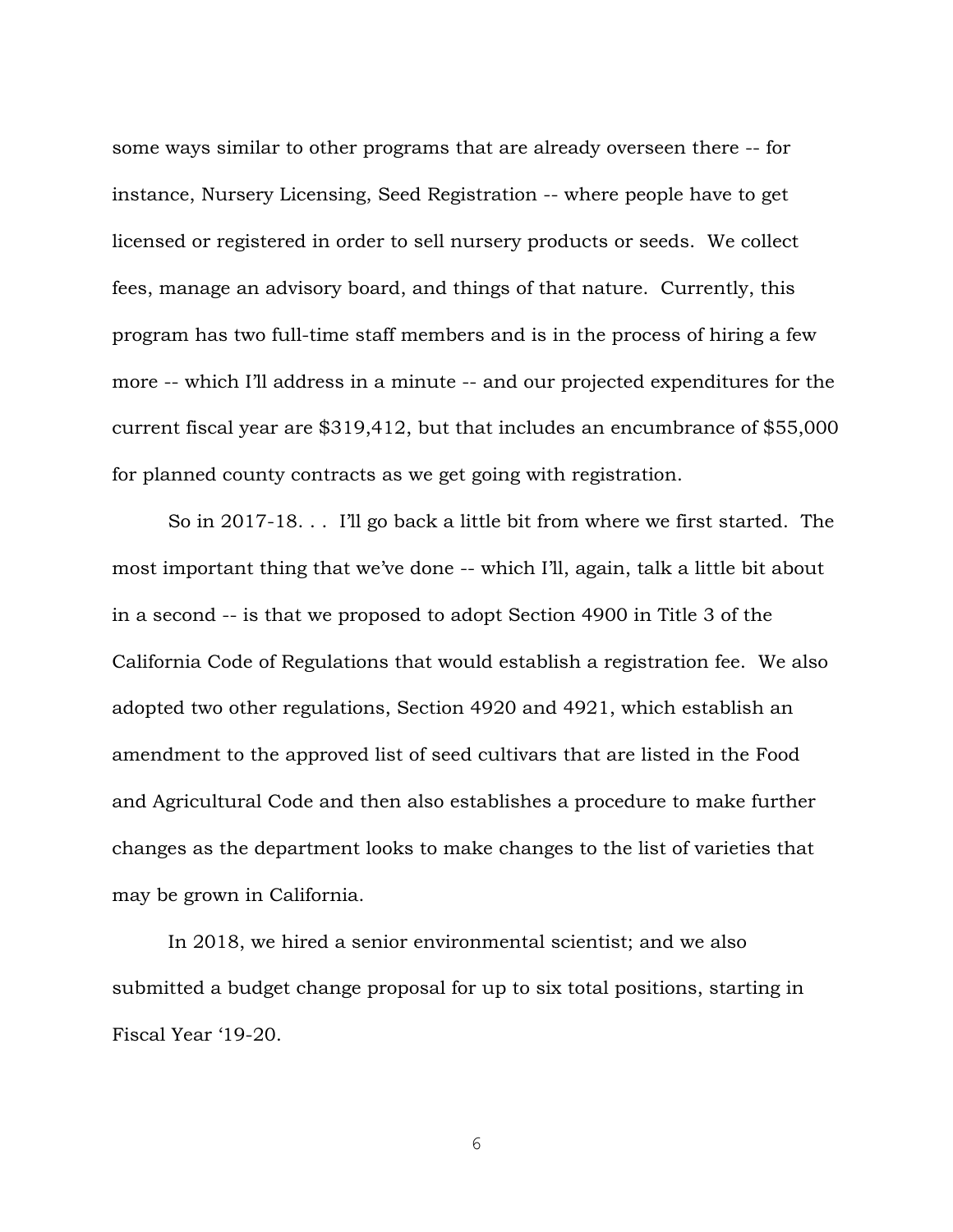We established the Industrial Hemp Advisory Board in June of 2017. At this point, the board has held 10 board meetings and one task-force meeting. We've had during that time two midterm vacancies that we've had to fill. The terms for board members are three years; so in 2020, we'll be having a new opening there and potential turnover for the board. We've developed and presented application templates.

In addition to the work that we're doing in California, we do work with our partners in other states nationwide. We've done that through the National Industrial Hemp Regulatory Conference that was set up, I believe, in 2016 or so. It was initially led by the state of Kentucky but at this point is a collaborative effort among all states to try to harmonize and communicate regarding the complexities of trying to regulate industrial hemp in the U.S. So our staff were able to attend in 2018 and are planning to attend again in 2019 to continue that harmonization and collaboration.

We've developed a range of public outreach materials on our website, including an extensive frequently asked questions section. And then of course, we have continuous responses to public inquiries and coordination with other agencies with regards to industrial hemp. We do get frequent inquiries from the public regarding this topic.

**SENATOR GALGIANI:** A moment for a question, please. Senator Wilk.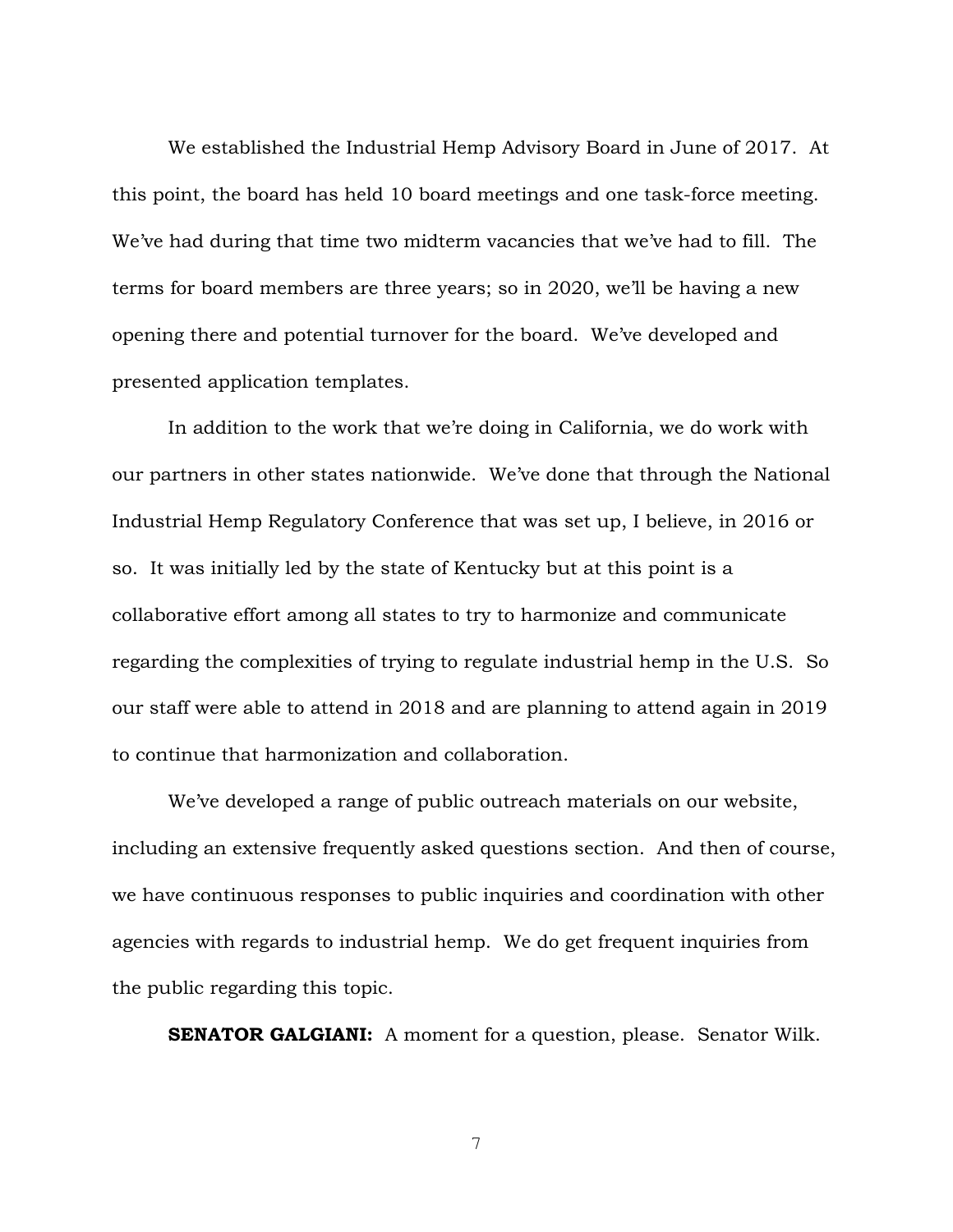**SENATOR WILK:** Thank you, Madam Chair. So I wanted to know what the status was regarding the budget change proposals, because if they've already been presented, great; if they haven't been presented, I would be interested in 1) submitting a letter and 2) testifying if I'm available.

**MS. O'BRIEN:** Yes, I can take that. Senator Wilk, thank you for the question. Yes, both houses have heard our BCP in the budget subcommittee; and I believe that the Senate will be picking that up this Thursday in one of their close-out meetings.

**SENATOR WILK:** Okay, great.

**MS. O'BRIEN:** We greatly appreciate any support from this committee. Thank you.

### **SENATOR GALGIANI:** Thank you.

**MR. KRESS:** So moving on to what we've done so far in 2019 and what we're looking to accomplish: So first off, the regulation that we proposed for the registration fee, Section 4900, was approved just last week and is effective and in place as of April 25th. So we are currently working with the county agricultural commissioners to implement registration statewide, including establishing a memorandum of understanding with the County Agricultural Commissioners and Sealers Association, establishing scopes of work and contracts with each of the counties, providing training. And so our staff have been working on that extensively, especially over the last few days since that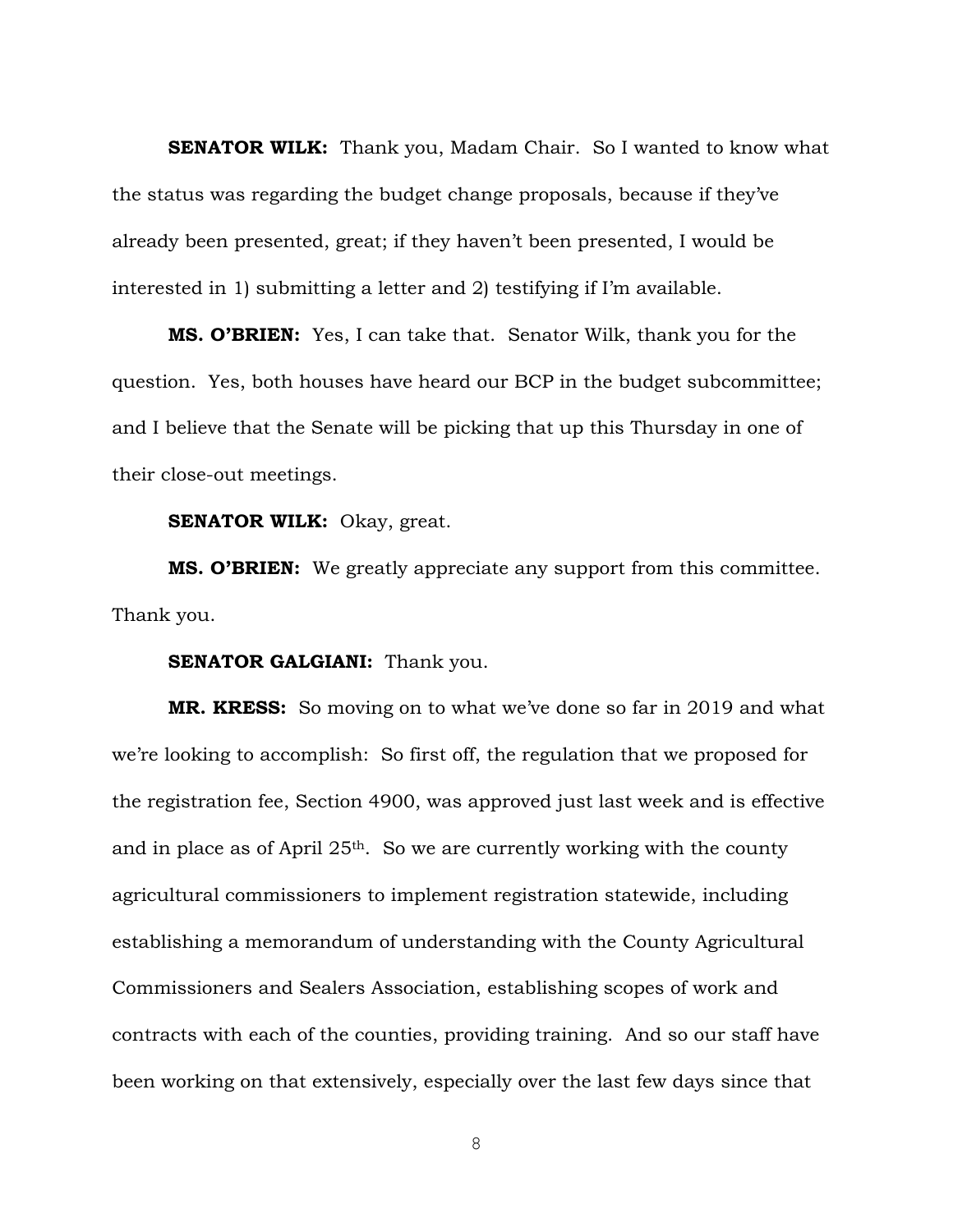was passed. We are anticipating that a press release should be out soon and that those applications, when they're available, will be available on our website. So the application will be obtained through CDFA; but as is specified in the law, the registration actually will be made with the local county agricultural commissioners, and so we are coordinating that effort with the county agricultural commissioners. And I'd probably have more staff here today, but they're busy on the phone with the counties and with others trying to get all that rolled out and answer questions and things of that nature.

Further activities for this year: So we will be promulgating additional regulations in order to address a few outstanding topics, most importantly is sampling and testing. As I mentioned, Senate Bill 1409 allows for the department to establish sampling and testing regulations to be flexible and be able to put into place something that's going to work for California growers and commissioners that are going to be enforcing these rules. So we are going to be working on getting those regulations out and proposed as soon as possible, so that way we can get guidelines in place for the current crop season, and so that way growers can receive the testing services that they're going to require.

We'll also be working on regulations in accordance with SB 1409 for an agricultural pilot program, and then we'll also explore additional regulations with regards to established agricultural research institutions and further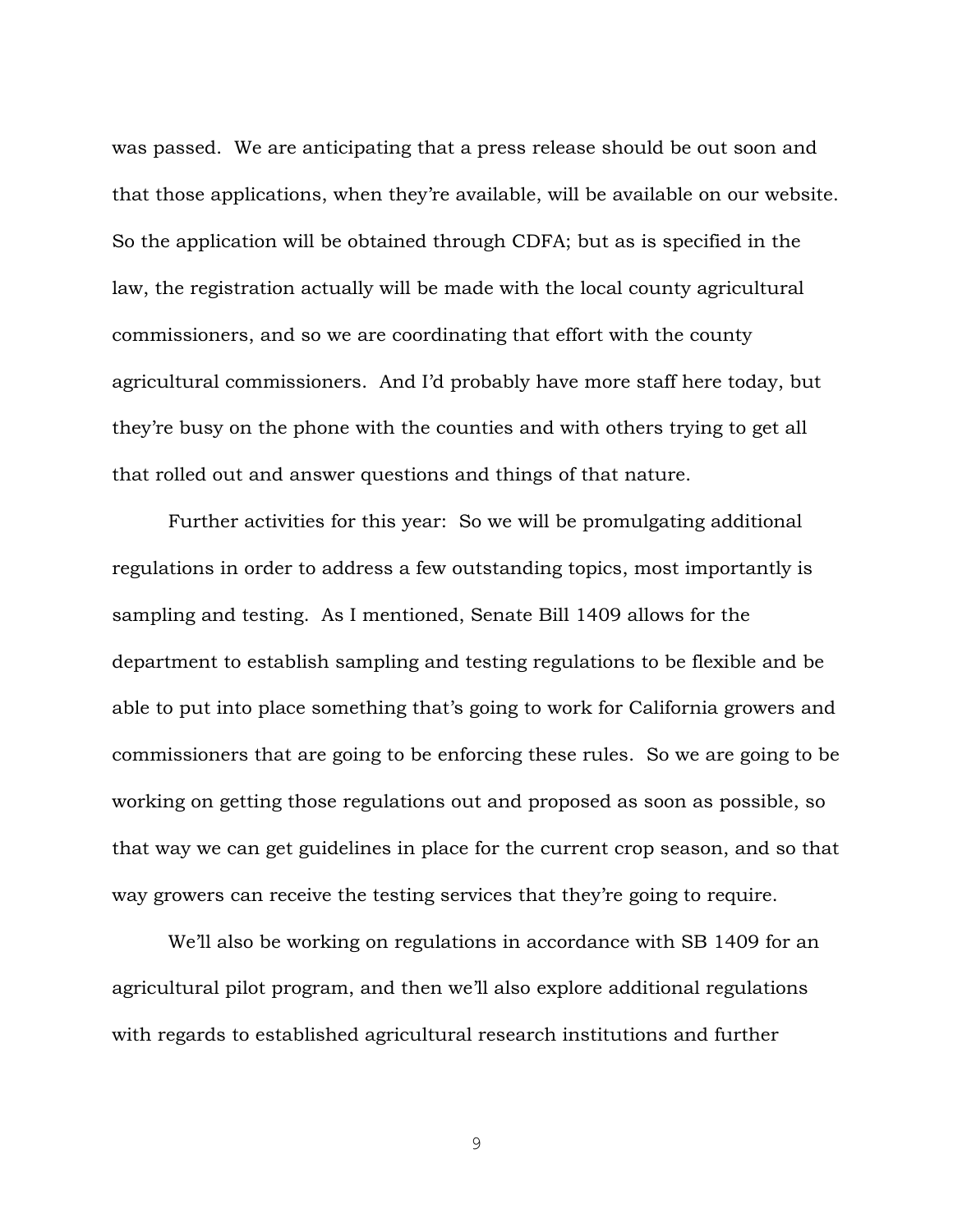specify how their interactions are dealt with with the county agricultural commissioners.

Further requests of BCP: We will also be looking to hire additional program staff. Currently, as I mentioned, we have two staff members that are hired. Essentially, we are borrowing a couple of positions. We are looking to borrow a couple more but hopefully receiving the positions that we requested. And so we're trying to ramp up our staffing a little bit to be able to better serve the county agricultural commissioners as they administer this program and this law. We'll, of course, continue to collaborate with the county agricultural commissioners. As we are rolling out a new program, we run into all sorts of new and unexpected incidents; and so we try to maintain, at least as much as possible, an open line of communication with our county partners in trying to administer this and be consistent statewide.

Our staff do plan to attend the 2019 National Industrial Hemp Regulatory Conference, which I believe is in either June or July in Minnesota. We are still reviewing and working with our partners in other states and at the federal level with regards to the 2018 Farm Bill and how the department will be implementing those requirements and submitting our state plan once regulations are available.

And then, we will also continue to develop additional outreach materials. As I mentioned, we get lots and lots of questions. And as we start to be able to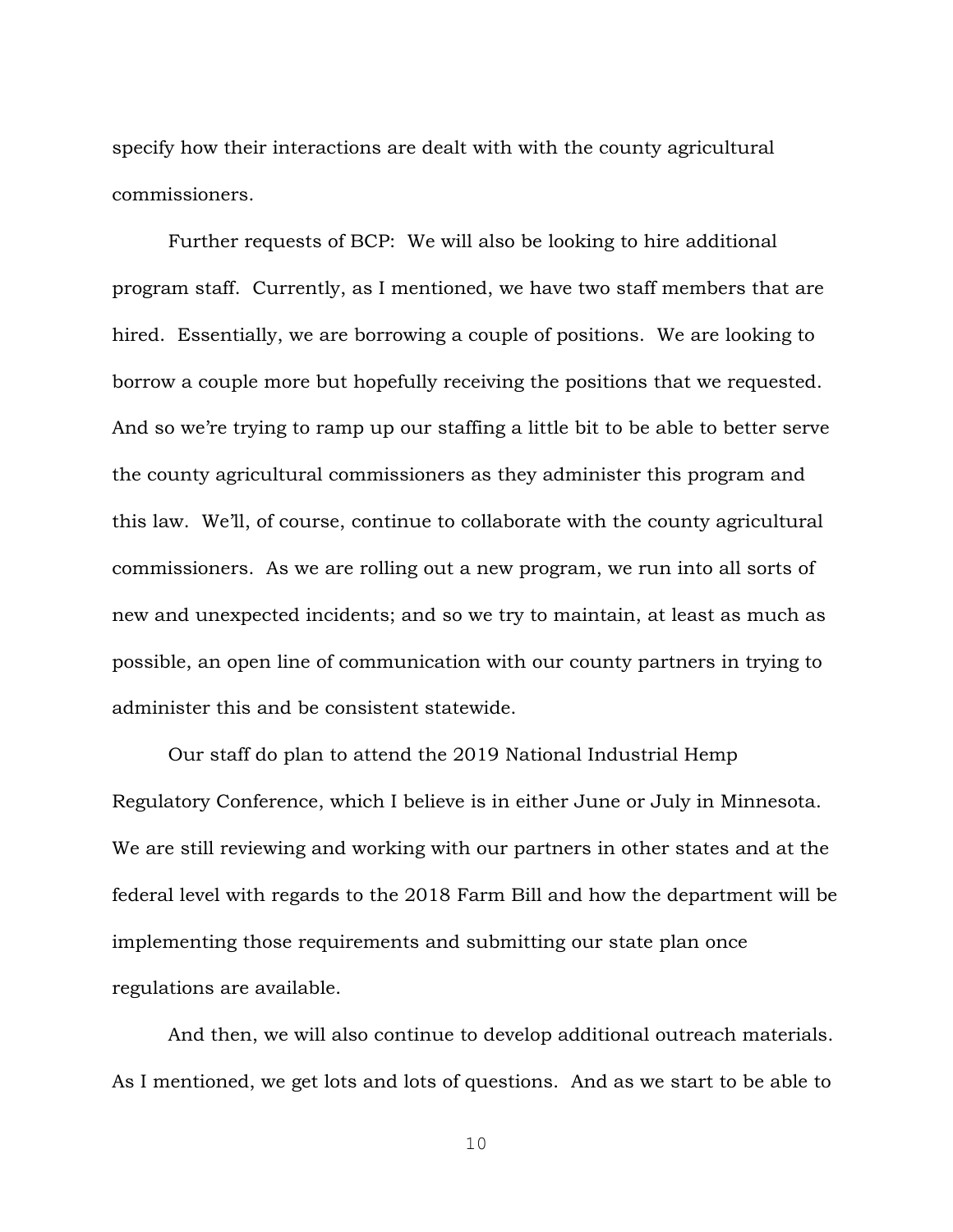develop more and more answers, we can try to get more outreach materials out there to the public and to the counties to provide them with further guidance and further information on how to administer and follow this law.

**SENATOR GALGIANI:** Okay, thank you. Senator Wilk.

**SENATOR WILK:** I have a comment this time. So I appreciate all your efforts in terms of having open communications with ag commissioners. In one of my counties, we had a commissioner that clearly didn't understand what was going on; and you guys did a phenomenal job, within about 48 hours getting it all handled. I really appreciate you guys' efforts on that. So thank you.

**MR. KRESS:** Thank you.

**SENATOR GALGIANI:** Well, that's good to hear. Thank you.

**MR. KRESS:** So outside of Division 24, we do have a few other regulatory concerns with regards to industrial hemp cultivation. As I mentioned earlier, the other laws and rules that apply to other agricultural commodities do apply to industrial hemp as well. So we have concerns, and we are keeping an eye out for these particular issues.

New pests and diseases found on hemp and cannabis. As this is a relatively new-again crop, the research is just now beginning on hemp and cannabis as far as what pests and diseases will affect cannabis plants. And so we are maintaining, again, communication with both our internal scientists as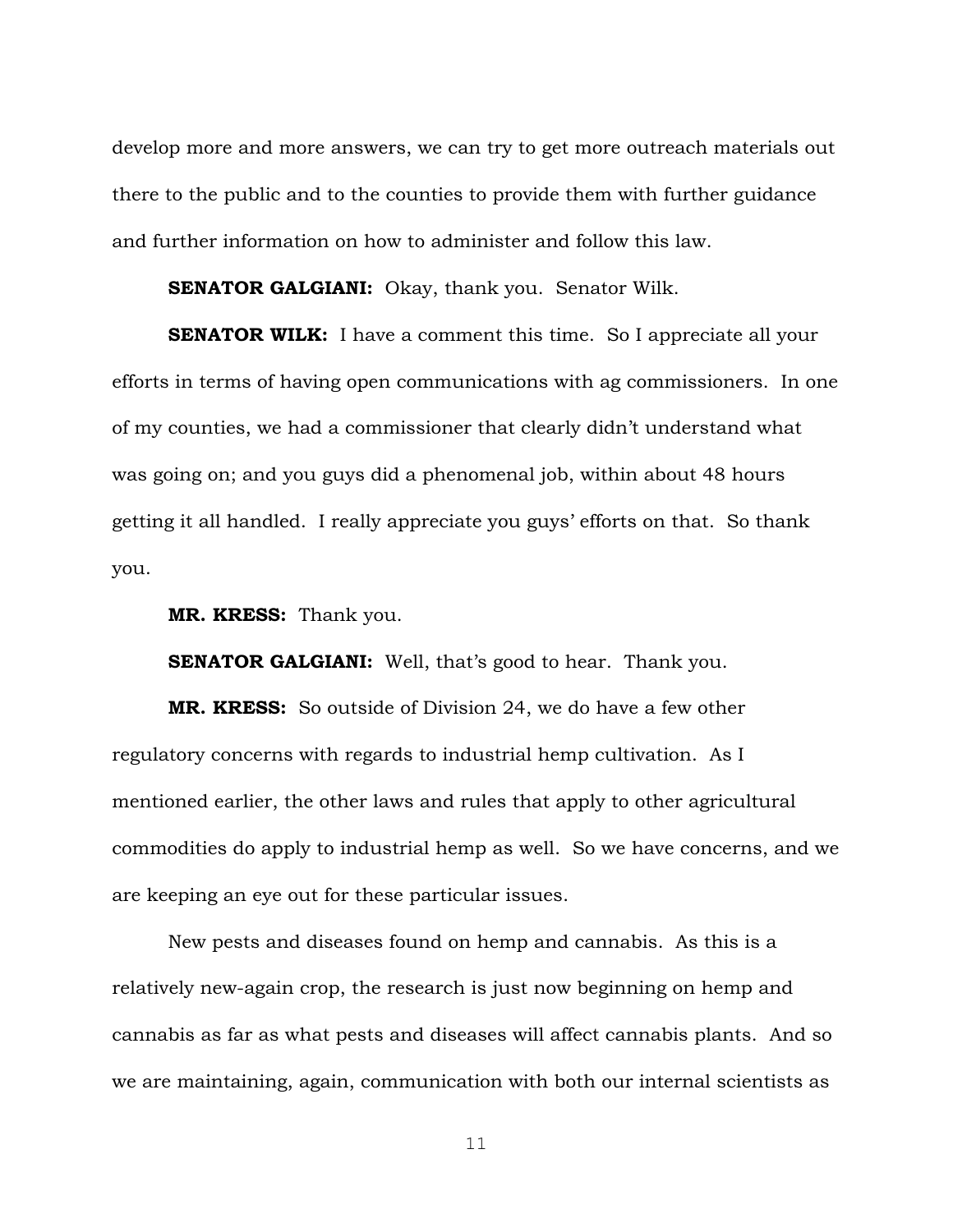well as with the University of California and trying to keep an eye on those things. And that's something that we expect will progress greatly over the next year, two years, five years, et cetera.

In order to sell hemp nursery stock, a license to sell nursery stock is required in addition to the other industrial hemp registration requirements. We are currently evaluating the application of California Seed Law to the sale of industrial hemp and the sale and movement of industrial hemp seeds. We believe that it will apply; but we, likely, need to pursue regulations in order to fully apply the California Seed Law. It is currently addressed in the Federal Seed Act; so there is precedence there and should be, hopefully, a simple change. But that is something that we'll be working on this year.

We have received broad interest in organic certification. And we are actively trying to work with our State Organic Program on trying to address the questions and concerns that they're receiving and trying to coordinate with them with regards to organic certification and assist any way we can.

There is also interest in the sale of hemp and hemp products at certified farmers' markets. And that's something that's being investigated further by our Inspections Services Division.

And then there are certainly other provisions in the Food and Agricultural Code that may have potential impacts with regards to industrial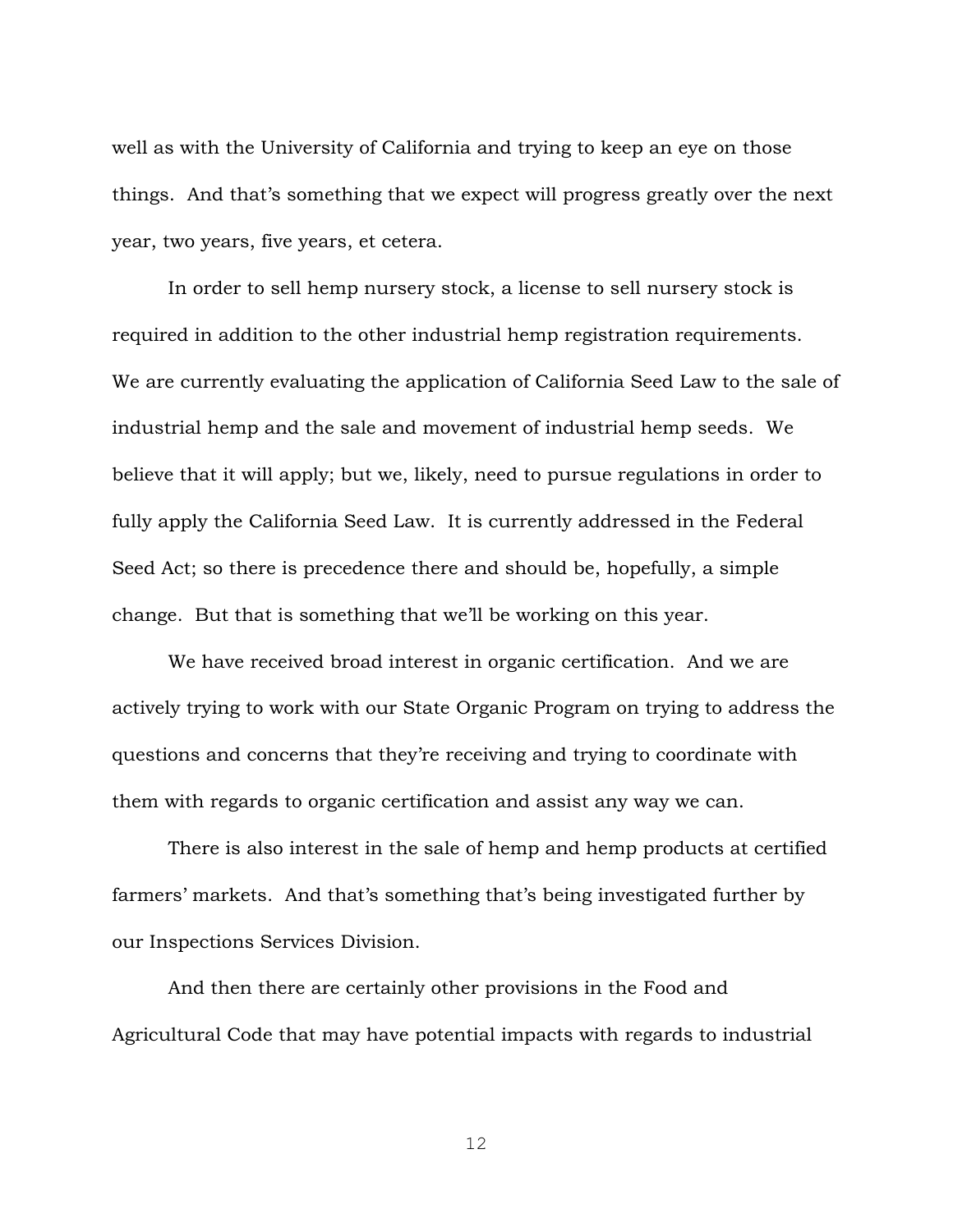hemp, and so we're continuing to evaluate. And as I mentioned, we find new and interesting situations almost every day.

**SENATOR GALGIANI:** I have a question. So are there licensees that currently do have licenses to sell nursery stock?

**MR. KRESS:** I'm not aware of any. This is something that's relatively new. With the changes in the federal farm bill, that kind of opens things up a bit more for defining hemp as an agricultural commodity. In the past, we used to receive a lot of applications for cannabis growers, especially back before Prop. 64; but I'm not aware of what our nurseries are currently growing. I know I've heard personally from some of our existing nurseries that are interested in moving into industrial hemp, so I anticipate that there will be some; but I don't know if we currently have any.

**SENATOR GALGIANI:** Okay. Thank you. Senator Caballero.

**SENATOR ANNA M. CABALLERO:** Thank you very much, Madam Chair. I have a question in regard to the framework that you're talking about. We have the opportunity to grow hemp and to really focus on it because the federal government has defined it as an agricultural product. Is that kind of the base from which we then move off of?

**MR. KRESS:** California has its own industrial hemp laws that our growers are required to follow. So we certainly are working with, collaborating with our federal partners to try to implement the provisions of federal law that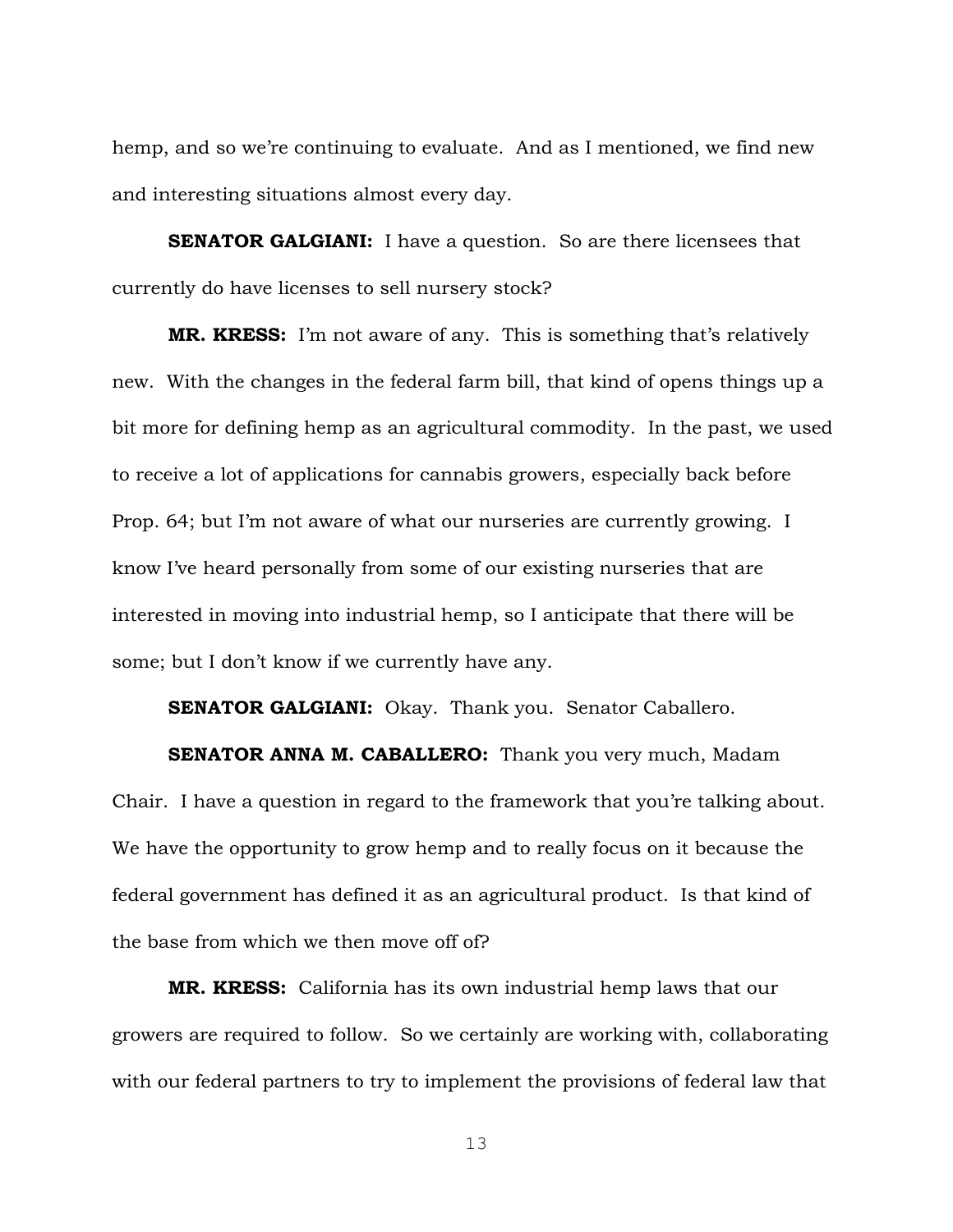absolutely impacts the interstate movement of hemp. And so that is something we're actively working on. However, as I mentioned, we have had an industrial hemp law in place in California for many years now. So we're working on administering our own law and certainly working with our collaborators to try to do what we can to harmonize and collaborate with our federal partners and try to apply federal law as well in making sure that our growers are protected and aware of the other requirements that may be applied to them.

**SENATOR CABALLERO:** Well, that may answer the question. We're setting up this big framework that looks like it may mirror what's happening with marijuana, but hemp's a really different product. I just want to caution us. Either it's an agricultural product and we can set up some frameworks that don't require overregulation or else we'll set up this whole framework where you've got to get a license to do anything. And I just worry about that because I think that. . . Hemp is different than marijuana, certainly. It's got some real practical applications that may allow us to use it in ways that weren't initially designed for hemp, right? If it uses less water, how much less water? If it cleans the soil, it may have some application for agriculture in that regard. And if it can be manufactured into products that are useful and that can replace plastics, for example, there may be a huge market for hemp. And we would be in a pretty unique position in that regard. So I just want to make sure that before we go down this road where we're licensing the seeds, licensing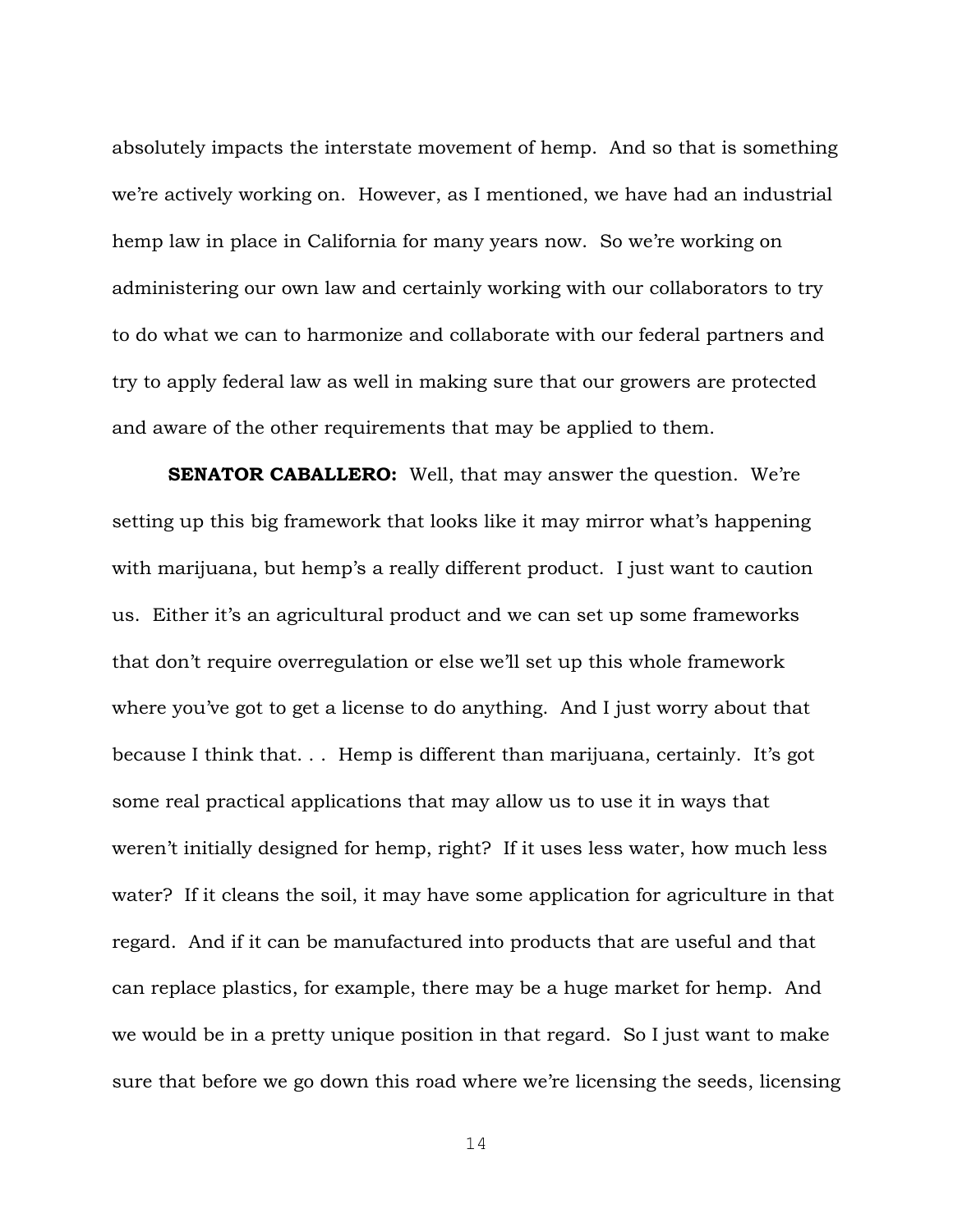the plant, licensing the properties that are growing it that we look at a framework that gives us a little bit more flexibility than marijuana. Marijuana, obviously, is a different subject; and we need to have that licensing. But I'm just not sure in this instance. So just put that out there.

**MS. O'BRIEN:** Yeah, if I could address that. Thank you for the comments and laying out some of the complicated structures that we're working through. Currently, hemp is in Food and Ag Code. Therefore, it is an agricultural commodity and is treated as such, just like the rest of the 400 commodities that are grown as agricultural commodities in the state of California. And what state law has currently directed us to do is to set up a registration program for hemp. We do not issue a license. Registration does take place at the local level, down with the county agricultural commissioners. I think what Josh was referring to in terms of nurseries, they do have to get certain licenses to be able to sell product; but it is currently not the intention of the department nor are we statutorily required to do any licensing for hemp cultivators. Different from cannabis -- cannabis was established in the Business and Professions Code as an agricultural product, you know, very defined, separate, and different. And that's how we've been approaching it, from that kind of lens. And in terms of laying out the framework, currently we're not statutorily directed to mirror what cannabis has done; and so we plan to stick with that path, yeah.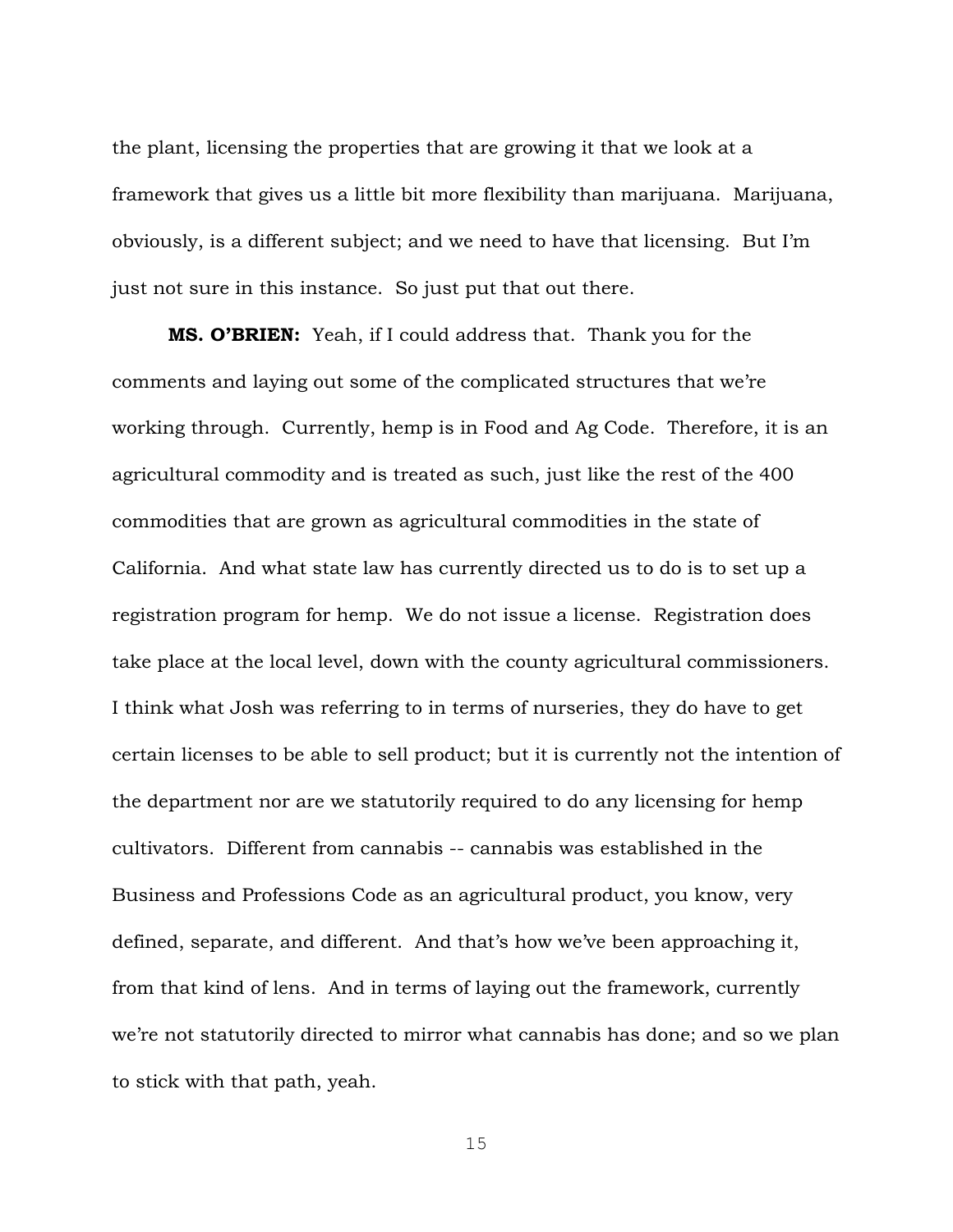**MR. KRESS:** That's about all that I've got. So the last couple slides here, I just simply have our contact information. So for this program, we have set up a general email inbox to try to streamline and simplify the ability of the public to get ahold of us. We do have a website, which has recently been updated to mirror the rest of CDFA's, that has copies of our law, our regulations. And in the very near future, if it's not up already, we'll also have a copy of our application, as well as additional outreach and information for consumers, for growers, for the counties as well to try to navigate their way through this law.

So, again, our staff do receive regular questions from the public; and I do want to acknowledge that we do appreciate the assistance that we get, not just from the rest of the other programs within our own agency but also from other agencies as well, to try to navigate some of these other issues. Division 24 of the Food and Agricultural Code addresses cultivation; however, we have questions on anything involving hemp, not just on the cultivation practices. And so we do appreciate the assistance that we get from our partners elsewhere in the state. And that's all that I have.

**SENATOR GALGIANI:** Thank you very much. Thank you to both of you for your presentations. Do we have any final questions from members? No? Okay. Well, thank you very much. I hope you'll join us for the remainder of the hearing.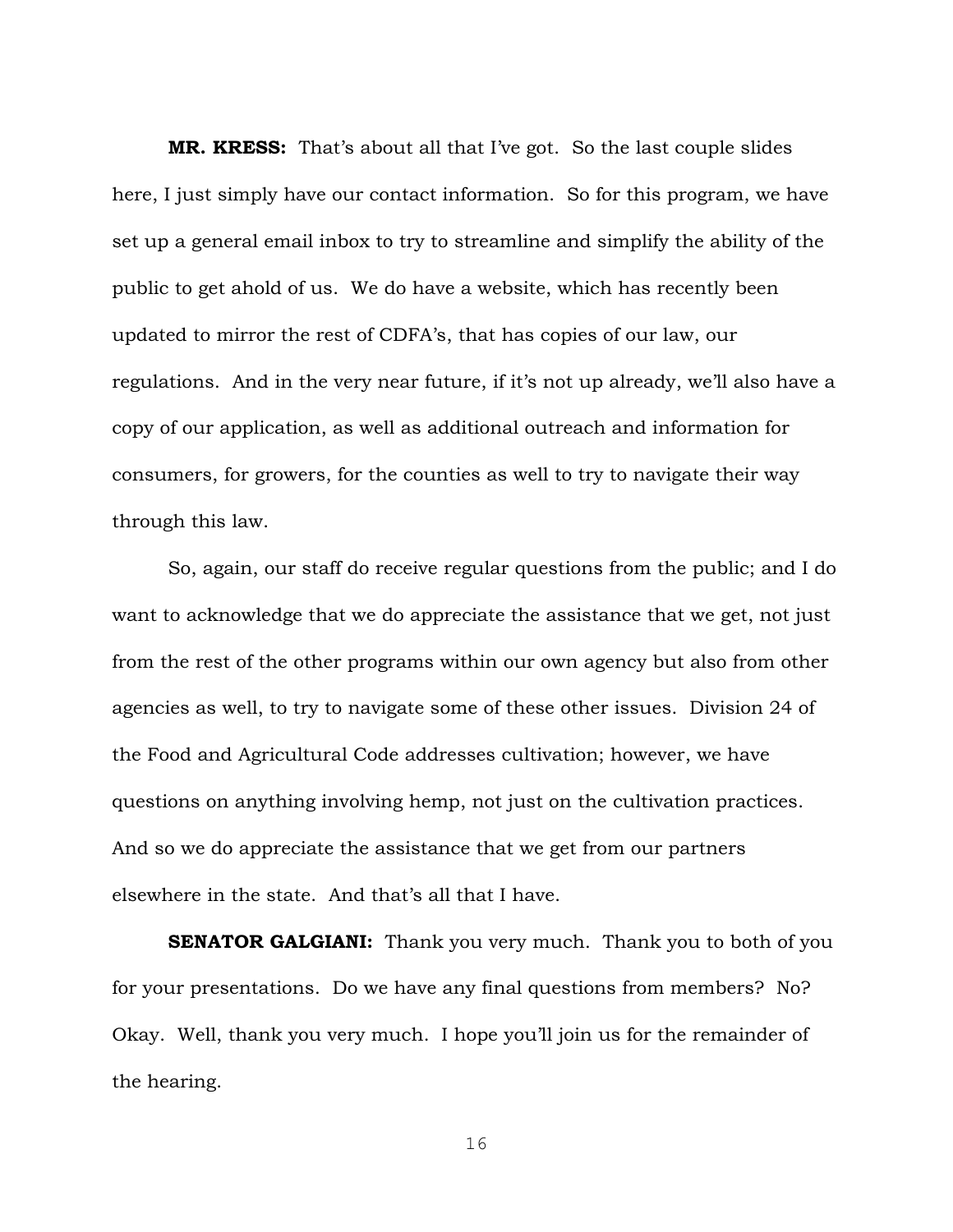Our second panel is dealing with grower perspective on industrial hemp. We have Taylor Roschen, Director of Commodities and Land Use, from the California Farm Bureau Federation, as well as David Roberti, owner of Roberti Ranch.

And if we could just take one moment; I believe we have a quorum. If the secretary could please call the roll.

**COMMITTEE SECRETARY:** Senators Galgiani.

**SENATOR GALGIANI:** Here.

**COMMITTEE SECRETARY:** Galgiani here. Wilk.

**SENATOR WILK:** Present.

**COMMITTEE SECRETARY:** Wilk present. Caballero.

**SENATOR CABALLERO:** Here.

**COMMITTEE SECRETARY:** Caballero here. Glazer.

**SENATOR GALGIANI:** And we have a quorum now, so we will go ahead

and hear SB 787. It is actually on consent, so. . .

**SENATOR WILK:** So I move consent.

**SENATOR GALGIANI:** We have a motion on the consent calendar. Will the secretary please call the roll.

**COMMITTEE SECRETARY:** On the consent calendar, the motion is do pass to consent. Senators Galgiani.

### **SENATOR GALGIANI:** Aye.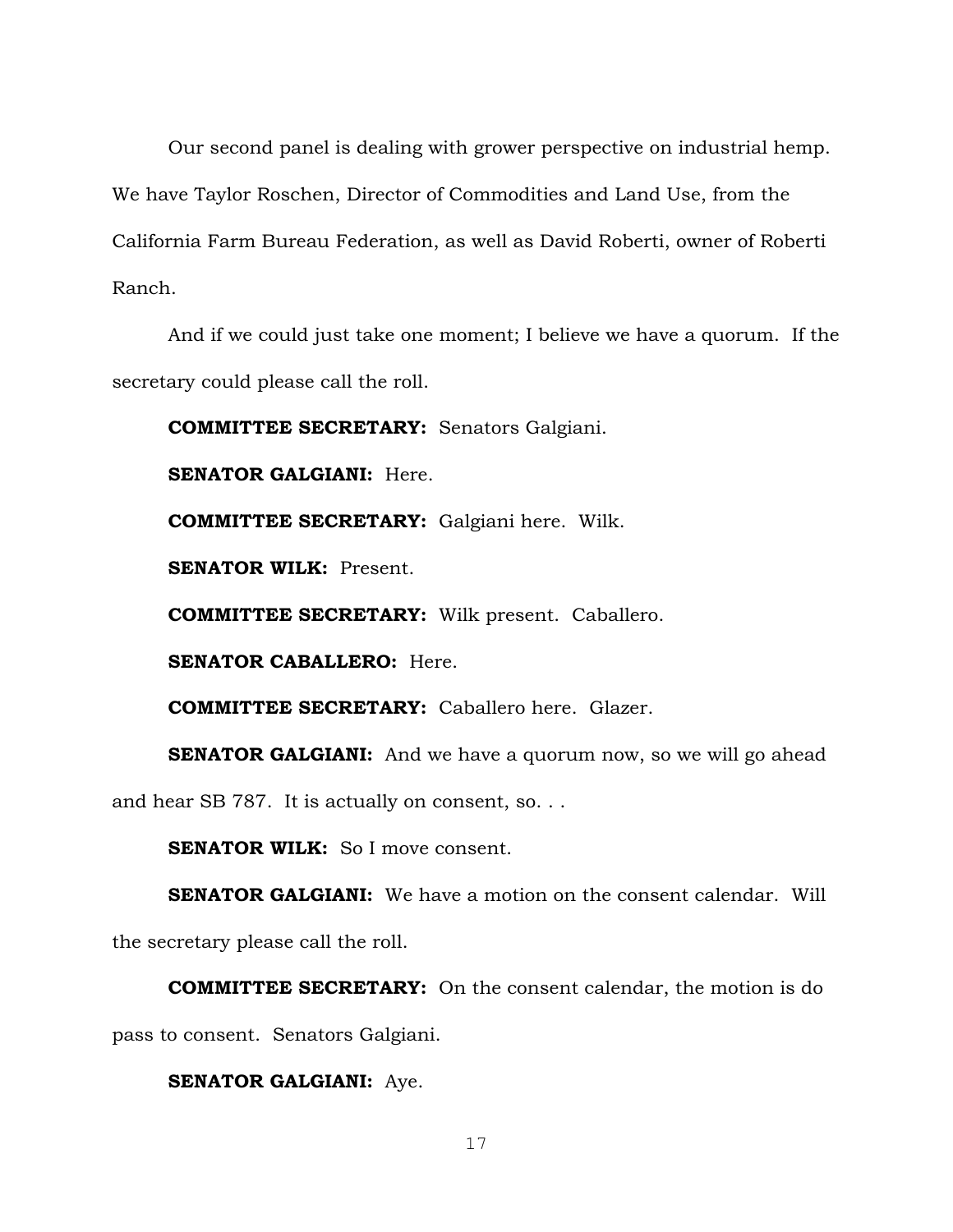**COMMITTEE SECRETARY:** Galgiani, aye. Wilk. **SENATOR WILK:** Aye. **COMMITTEE SECRETARY:** Wilk, aye. Caballero. **SENATOR CABALLERO:** Aye.

**COMMITTEE SECRETARY:** Caballero, aye. Glazer.

**SENATOR GALGIANI:** Okay, we'll go ahead and keep the roll open for that. And if our panelists would go ahead and proceed. I thank you very much for being here.

**MS. TAYLOR ROSCHEN:** Thank you very much, Madam Chair and members. Taylor Roschen with the California Farm Bureau. We just want to start by saying thank you so much for convening this informational hearing. We know it has been a tremendous change in the last four years with industrial hemp policy here in California and federally. And any opportunity we can offer to our California farmers to be able to continue to be innovative and take advantage of a new agricultural commodity, we're very appreciative of that opportunity. So we'd like to thank Senator Wilk for his bill, as well.

I have with me Dave Roberti. He is a third-generation rancher and alfalfa grower from Plumas, Sierra counties; and so I'm going to let him lead as the grower expert on this panel.

**SENATOR GALGIANI:** Okay, thank you. Mr. Roberti, thank you.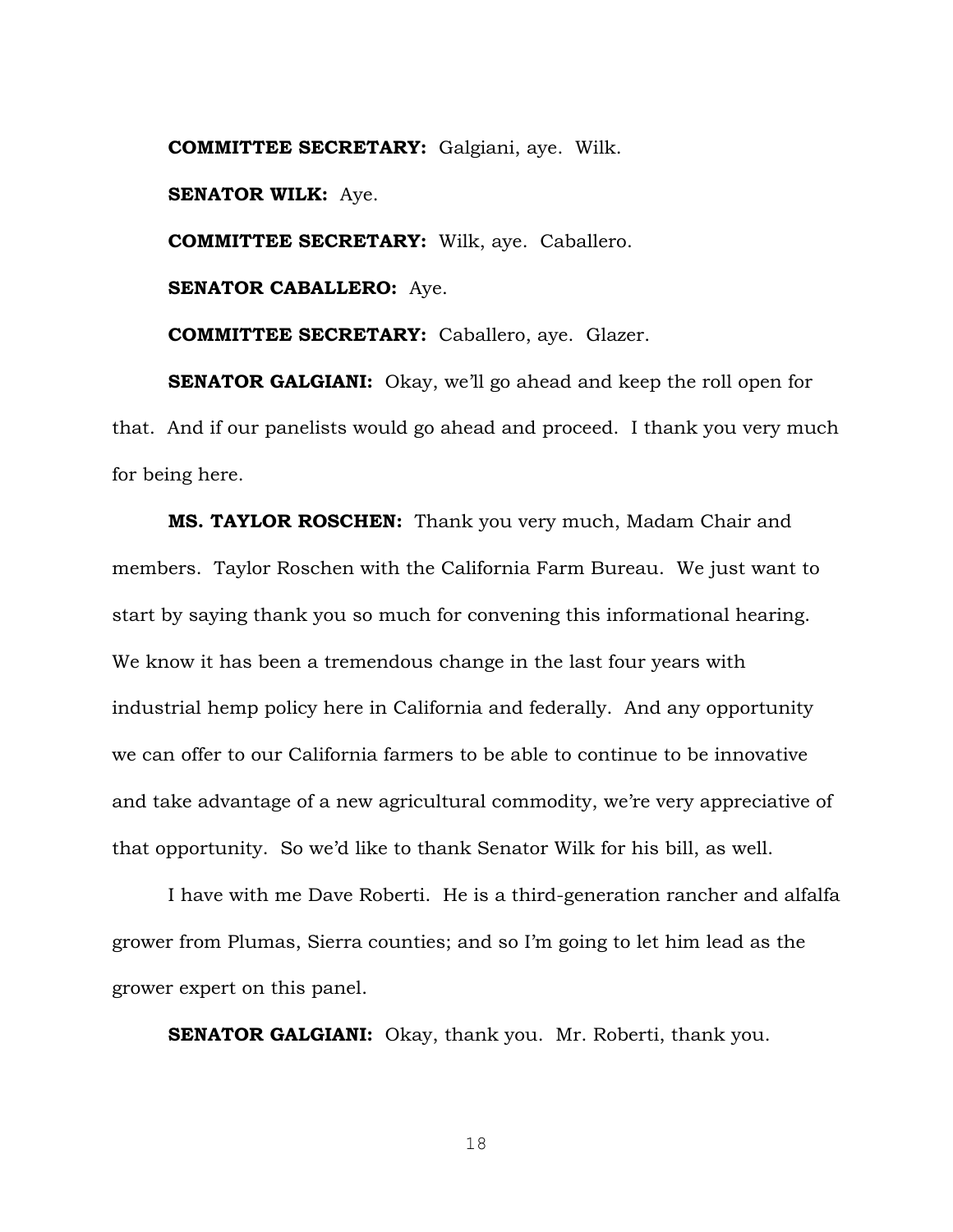**MR. DAVID ROBERTI:** That sounds a little intimidating to be the "grower expert," you know. But thank you very much for allowing me to come today and address you from the perspective of a farmer. When I met up with Taylor this morning, I said, "I didn't ask you about dress code. Could I have just worn my old, you know, coveralls, or what?" And she says, "No, you're fine." But anyway, so I'm a little out of place with my jacket on.

I am pleased to be able to talk to you about the importance that I see hemp becoming for California farmers. As Taylor mentioned, I am a thirdgeneration farmer. I'm here today with my wife, and my daughter is in the audience; and she represents that fourth generation that wants to stay on the farm. But agriculture, as probably many of you know, goes through some real cycles and hard times; and part of those times are hitting now for some sections of agriculture. And to be able to continue on farming, changes need to be made sometimes. I'll get a little more specific about our own personal situation in just a moment.

Currently, we have three generations working on our family farm. We grow about 1,500 acres of alfalfa under pivot irrigation and also run about 500 beef cattle on our operation. Our operation started in 1922 with my grandparents, and it's been in our family ever since, and it's completely familyowned and operated. We live in a little bit of some, what a lot of people really consider beautiful country, and it is, but it's some pretty harsh country, too.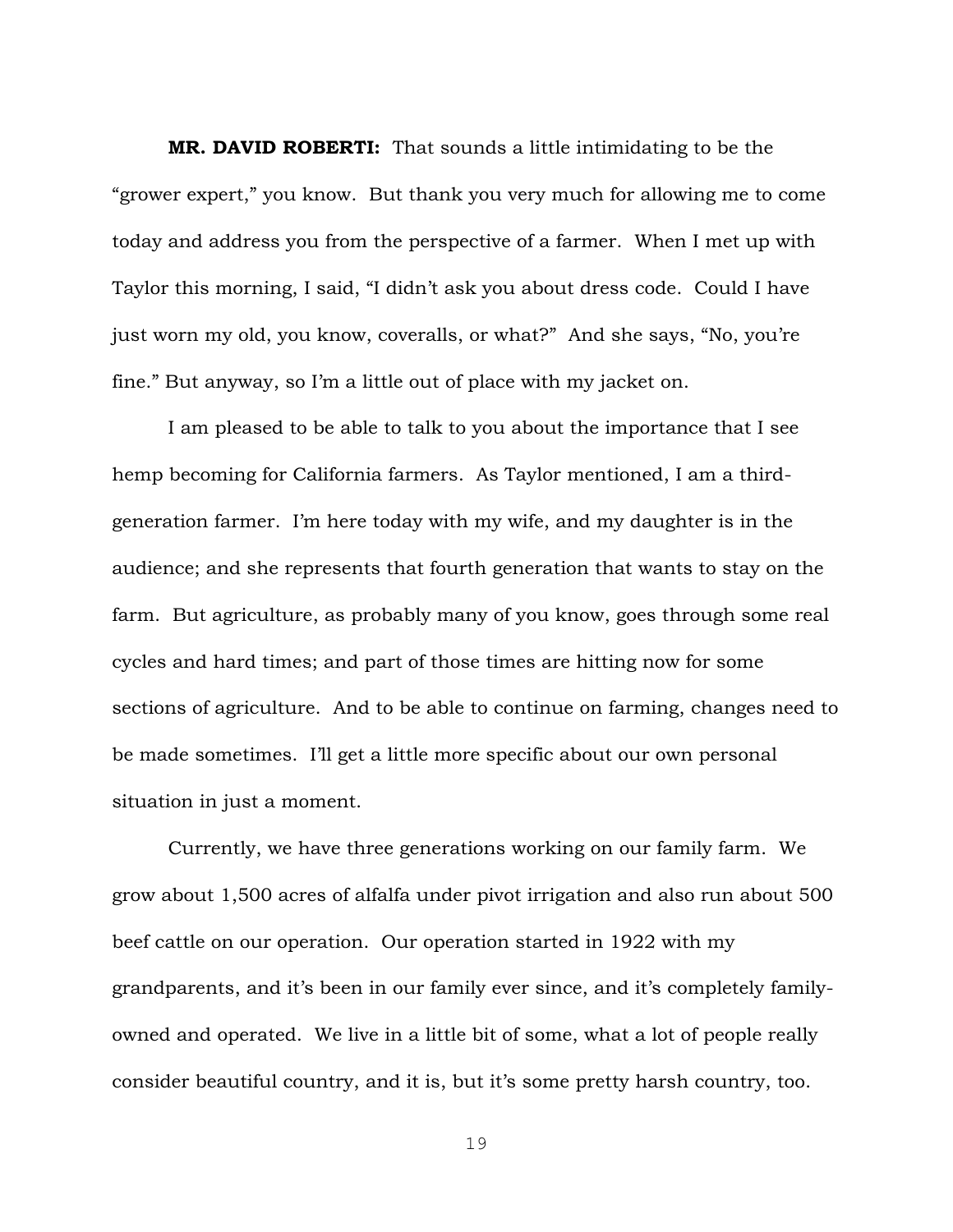So we're up in the Sierras just north of Truckee, California about 35 miles, elevation of 5,000 foot, a beautiful valley; but it creates its own challenges because of our climate -- a very short growing season and a cold season. So we can get frost any day of the year; and yes, I've even seen snow on the Fourth of July, believe it or not.

Last year, we had made a decision, our family, to really take a big jump of faith and out of our comfort zone and to try planting some hemp. The main reason for our decision-making was because we're looking for an alternative crop. In our situation, growing alfalfa, where most of our market goes to the dairies in the Modesto-Turlock area -- and the dairy market has really been hurting in the last several years, a lot of dairies going out of business. Well, that's affecting our, going to affect our market at some point, too. And we decided it's time to start looking for another alternative. Unfortunately, due to our climate, avocados don't work, tomatoes don't work, almost nothing can stand the cold weather that we have -- and then we ran across hemp. And last year, we did plant some under the program with the University of Nevada out of Reno and Dr. Glenn Miller, who was. . . They were excited about it when we approached them about doing research for us because northeastern California and northwestern Nevada have very similar climates -- dry, low precipitation, on the east side of the Sierras, and kind of cold country -- because we're just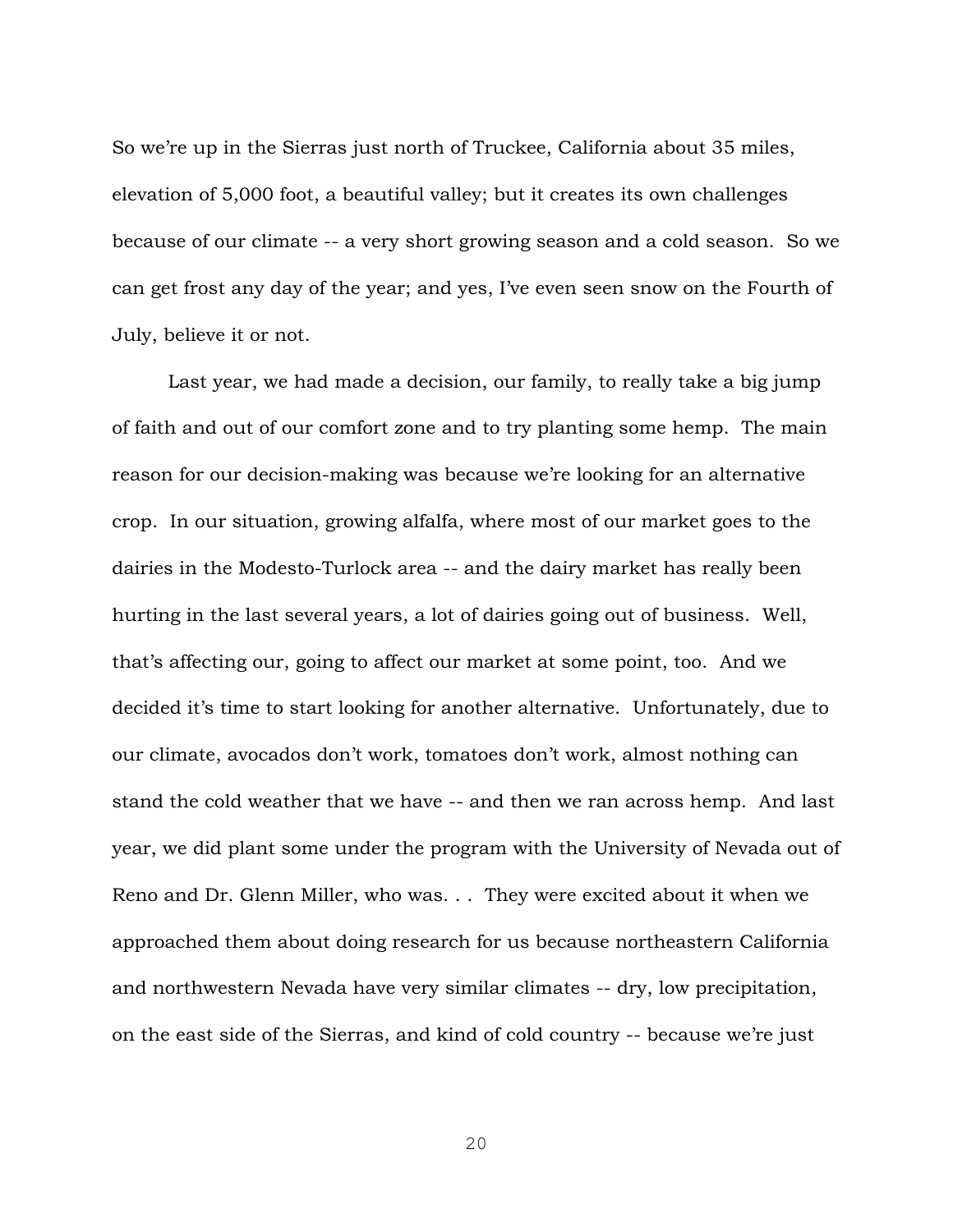about 40 minutes from Reno. And he was excited that he could just have a short drive to come do the research with his students.

So we looked at hemp. And last year we did plant some, and I would not call it a success at all. We learned a lot through our failures, and I think that's going to take place throughout with the farmers because it is a new crop. But through that learning, we learned that it is possible in our area. The hemp handled temperatures down into the mid-20s. It didn't like the 18 degrees four mornings in a row in the first week of September; and so then we decided it's time to harvest. But it does handle the cooler weather. And so I'm not convinced yet that it's going to work for us; but of the very, very few crops that can grow in there, I think this really has a potential.

The other part that really excites me is the potential of what this crop can do. And I'm not going to get into all the details that the Senator here was talking about, making plastics and fiberboards and everything; but it really is endless, I think, almost, what this plant can do. A lot of the hysteria and hype and everything right now is all based around CBD oils and different things like that; and I think that's great. But I think there's going to be a lot more, especially when we start getting to the processing of the fiber and the uses that are going to be able to take place there. I think that's where the real future is going to be.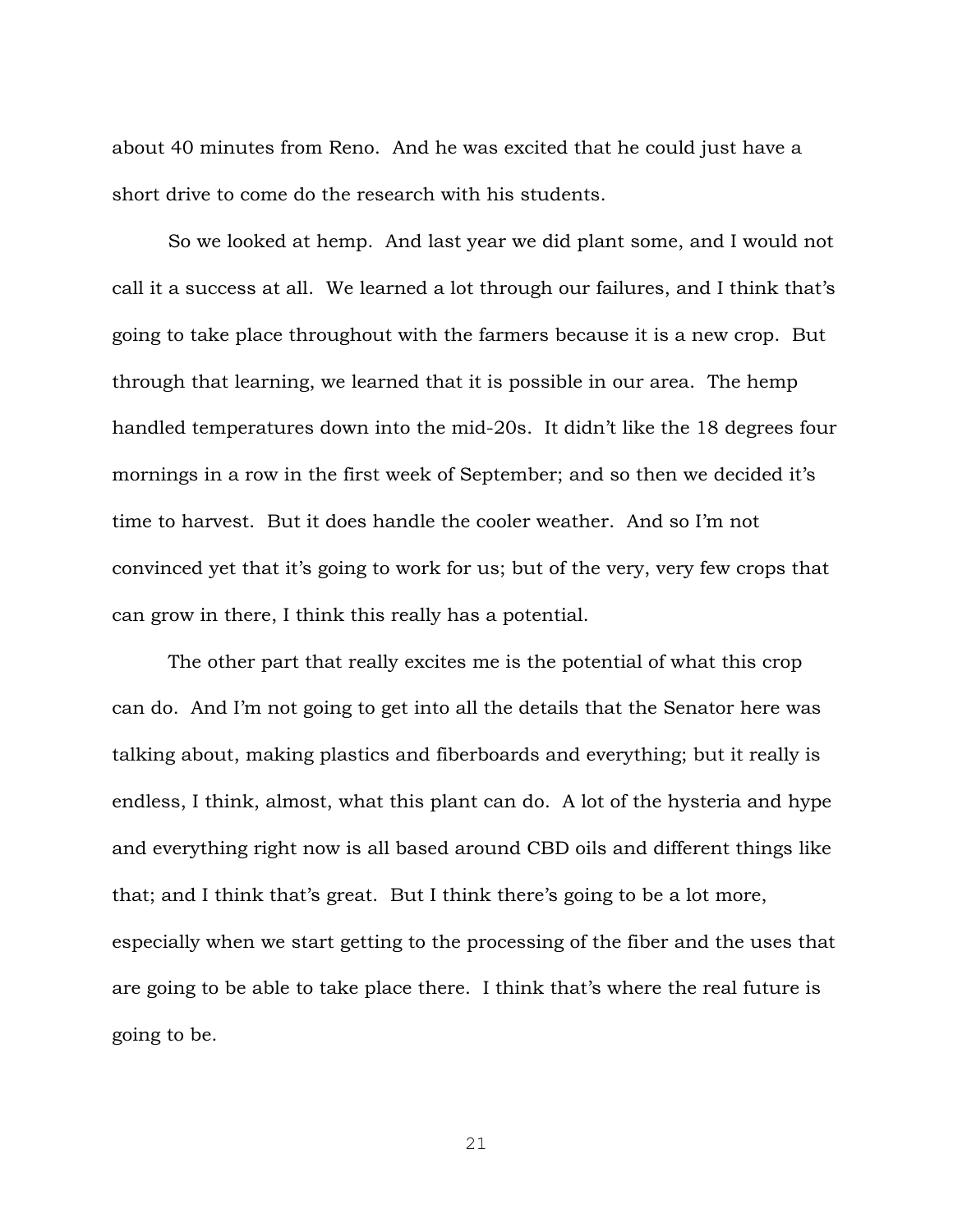Our research with the University of Nevada out of Reno dealt with five areas last year. And we're going to continue our research, hopefully; if things grow right, we're going to continue that for five years. We did not get into this research just to give us the license, so to speak, to grow hemp. We really want to do the research; and so we've got a five-year agreement with the University of Nevada, Reno.

The big one -- and they're all big -- but the water consumption is a big one, especially for our area. We are in a moderate zone as far as our water basin and the problems we can have there. We believe that the water consumption will be probably about a third of what alfalfa is.

Insect predation: We don't know. Do weevils cross over from alfalfa to hemp? And so we're studying that.

Plant spacing for optimal yield: There's a lot of discussion on how far apart you need to put the plants -- or do they, you know -- if you need to give them room to grow or do they do better closer together.

Plant varieties to fit our climate: It's like anything else; you have to have the right varieties to handle that; and so we're looking into that.

Optimal time to harvest: So that requires testing every four or five days once you get to that maturity point. So what is that optimal time to harvest to take advantage of the crop's best yield?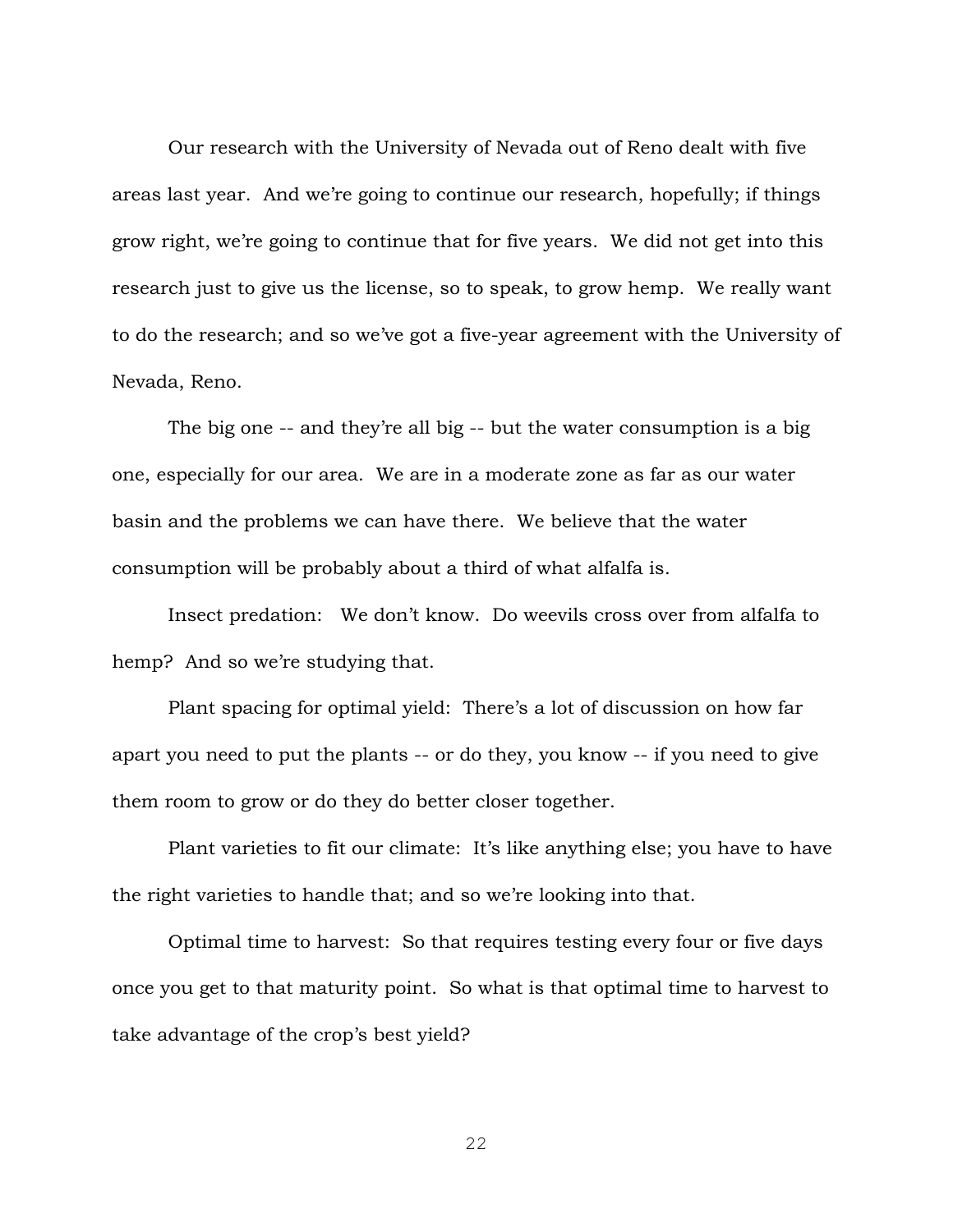I think hemp has become and will become that crop that helps us find the viability for a lot of farmers, not just in our area and throughout northeastern California but all throughout the state -- that viability to stay in business. And I think that's really important because of so many sectors in agriculture that are struggling. We've been working with a tomato transplant company to see if they can -- and they think they can -- to see if they can modify their equipment to plant seeds of hemp, to start those plants, and then actually transplant them -- just like doing tomatoes. There are some differences there. The sizes of the plants are going to be different and a few different things; but in talking with this gentleman as he visited our place last week, he's excited about getting into this new venture also because what's taking place in the tomato industry -- that I didn't know -- is they're scaling back, too. They're going through a hard time. He lost over a thousand acres that they planted last year. And so he's really looking forward to being able to structure his business to help us out, to keep his employees employed, and to keep his business growing.

There are a lot of things and challenges ahead; but being a new crop, we expect that -- and we found that out last year. What's the best way to plant, using seeds or using clones? Weed and insect control is going to be a big one because there's no registered pesticides or herbicides available on hemp yet. As well as, the best way to harvest. That is one of the real questions that is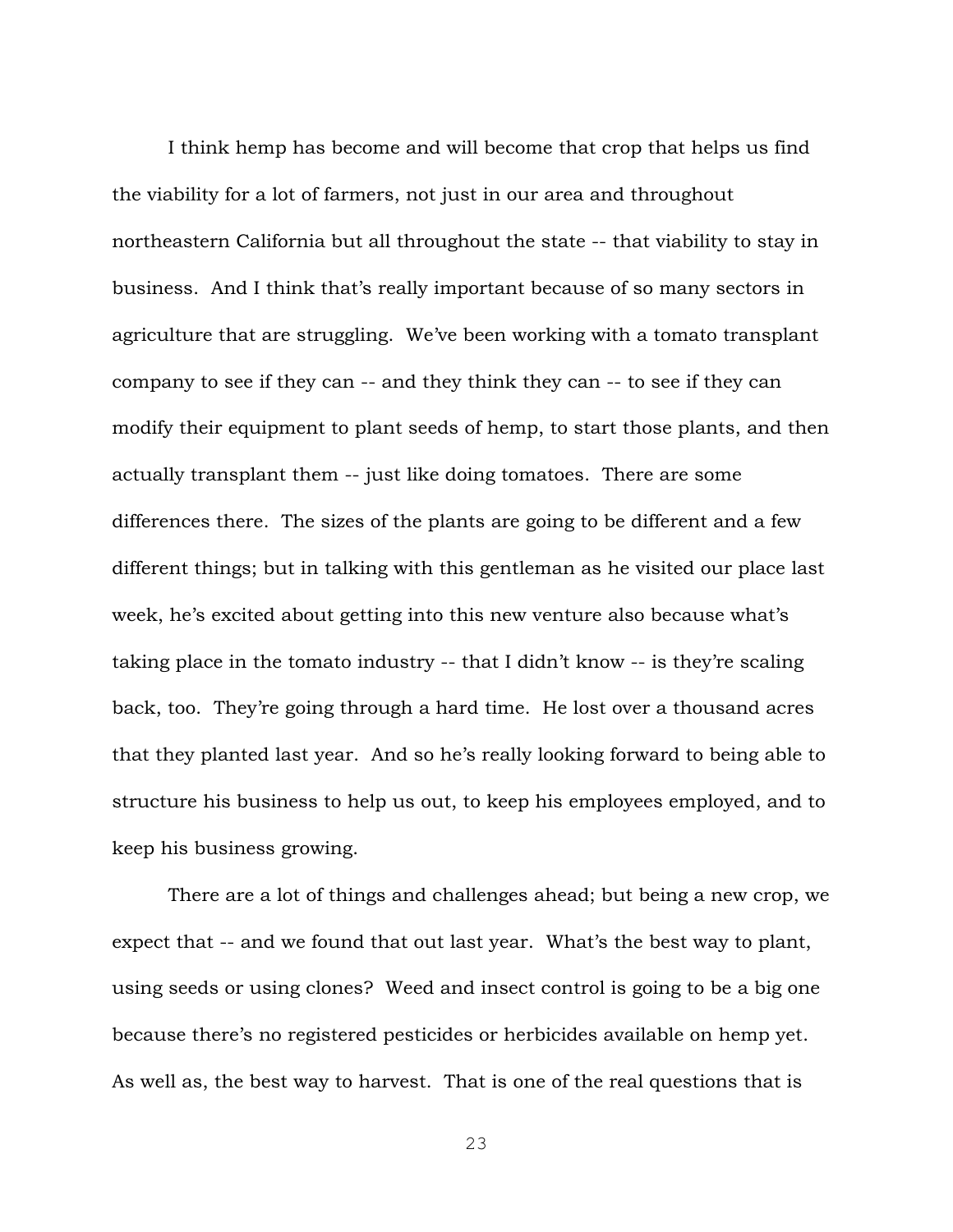still out there. There are a lot of different ideas and modifications to equipment; but there is no one way yet to harvesting. In fact, a lot of it is still done by hand; and that's what we did last year. But the farmers will figure out a way; I've got no doubt about that. They're pretty good at inventing things and modifying things.

Processing plants are lagging behind a little bit; and that's expected because I can't expect somebody to go build a multi-million dollar processing plant before there's product. So it's a little bit of a Catch-22. So now there's a little bit of a time lag there to get things processed or where do you go with it? But I think over the next couple, three years that will all get evened out; and the processors will come.

But with the challenges with a new crop also comes opportunity, and I think that's where we really need to be looking forward at what those opportunities are. For us, the opportunity is, hopefully, providing a viable way for our operation to stay in business so our fourth generation, fifth generation, whatever, farmers of our family can stay on that land. Because you begin to worry about, okay, if the alfalfa market goes away, what do we do now, because we don't have a lot of options.

It's so seldom that a new crop comes along that you can really get excited about. I went to a hemp conference back in Denver a few weeks ago; and the guest speaker there was talking about the same thing. And he says, you know,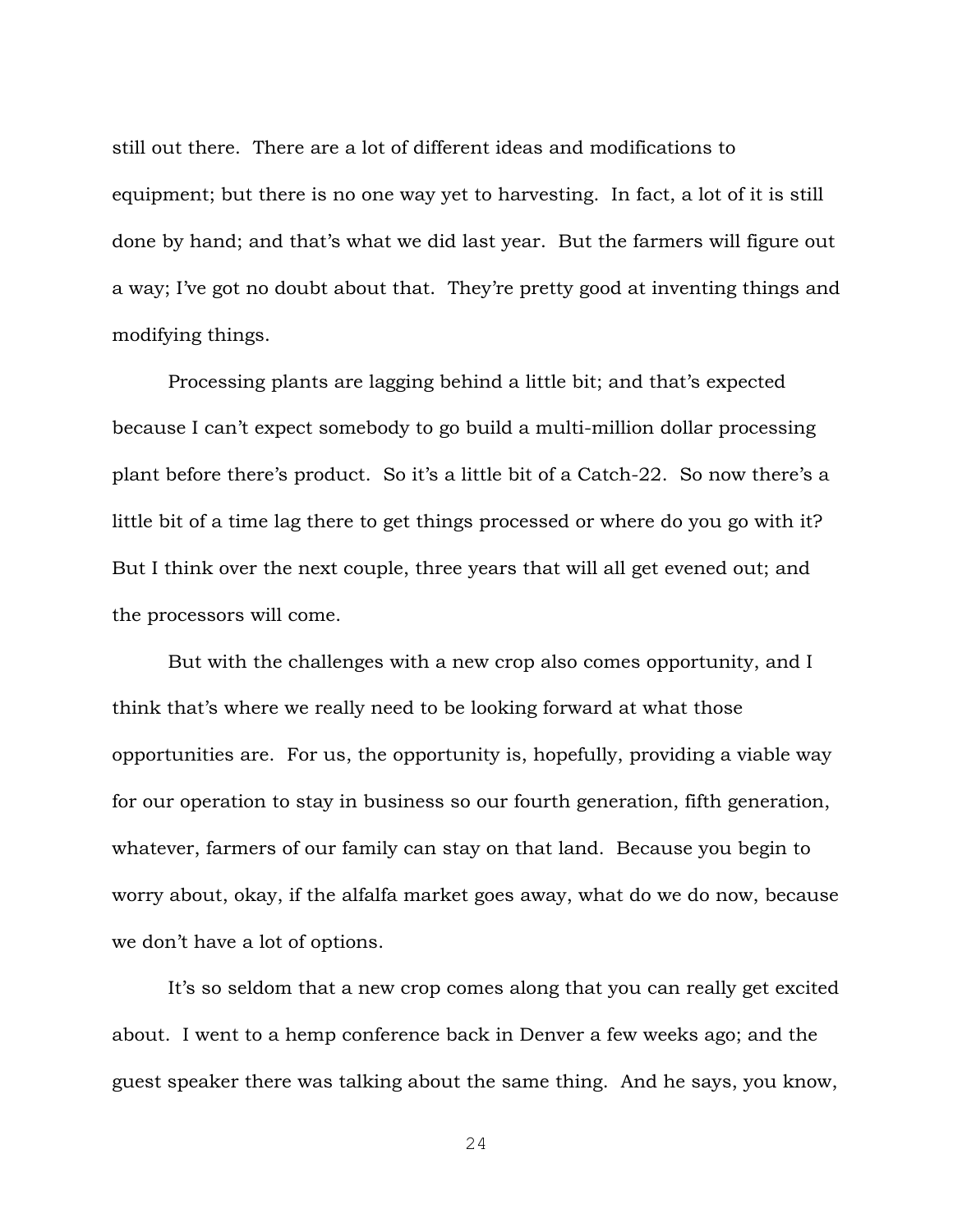the last big crop this country has really seen that really changed things was the soybean, and that was 25 years ago. I think hemp -- and he thought so, too -- I think hemp has the ability to be way bigger than soybean crop in what we can do with it.

So anyway, I thank you for your time. I'll answer any kind of questions you might have for me. And when we get into the season, if somebody wants to come take a little tour, we'd love to invite you to come see our place.

**SENATOR GALGIANI:** Thank you very much. I did have a question. In terms of the weather, when we have late rains and your crop gets wet and then you have the sun coming, is there a chance for mold? And what does that do to your crop when you have late rains?

**MR. ROBERTI:** Yes, mildew can be a big problem for hemp. And I'm probably overstepping my bounds of knowledge here -- but there's a concept that hemp's going to just grow anywhere; and I don't believe that's going to be the case. Hemp does not like really hot weather. It just kind of shuts down and doesn't grow real well. Hemp doesn't like high humidity. So there are certain areas of the state that probably it's not going to work real well to be growing hemp. But the one thing you do want to try to control is that humidity. Unfortunately, if you do get some rains at the wrong time, it could cause you some problems; there's no doubt about that. Harvesting is going to be the real trick. There are several different ways now that they're looking at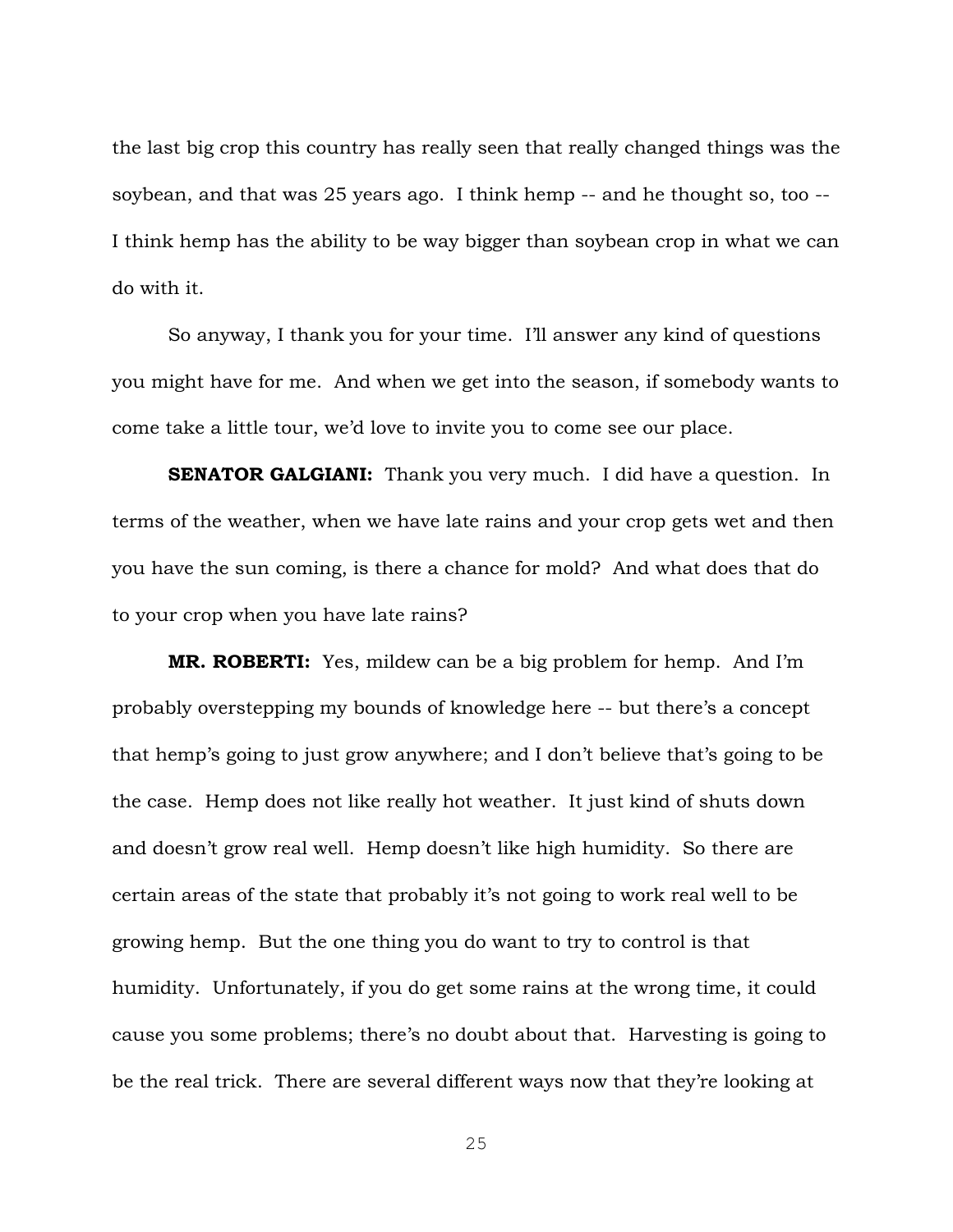harvesting. Some of them cut the hemp and then leave it on the ground for four or five days to dry; and they can come through with some equipment to try to separate the leaves and the buds from the stalk and stuff. That puts you in a danger zone, though, while it's sitting on the ground and trying to dry. There are other methods coming about, it seems like, that you can cut it and immediately haul it into processing while it's green, even. So all that's going to come with people figuring out how to do it. But yes, mildew can be a very big problem for hemp, yes.

**SENATOR GALGIANI:** Okay. And what about if you have an early freeze; what if a crop freezes?

**MR. ROBERTI:** We don't know that yet. But from what I've studied so far and read, is hemp, even as a seedling plant, can handle frost pretty well. What we're going to do this year -- because we can still get frost up to, oh, the end of May and into the first part of June -- we're figuring on planting about the first of June. We are going to plant in rows, basically, with plastic down; and that'll help with some radiant heat from the soil for those seedling plants. And we think that's going to help us a little bit in case we do get a really cold night. And using drip irrigation. And so there are things that we can alter a little bit to help with that. But, yes, frost is a real concern for us.

The one thing that has been a real struggle for us, because it's also a very-high-investment crop right at this point, very high -- yeah, you can spend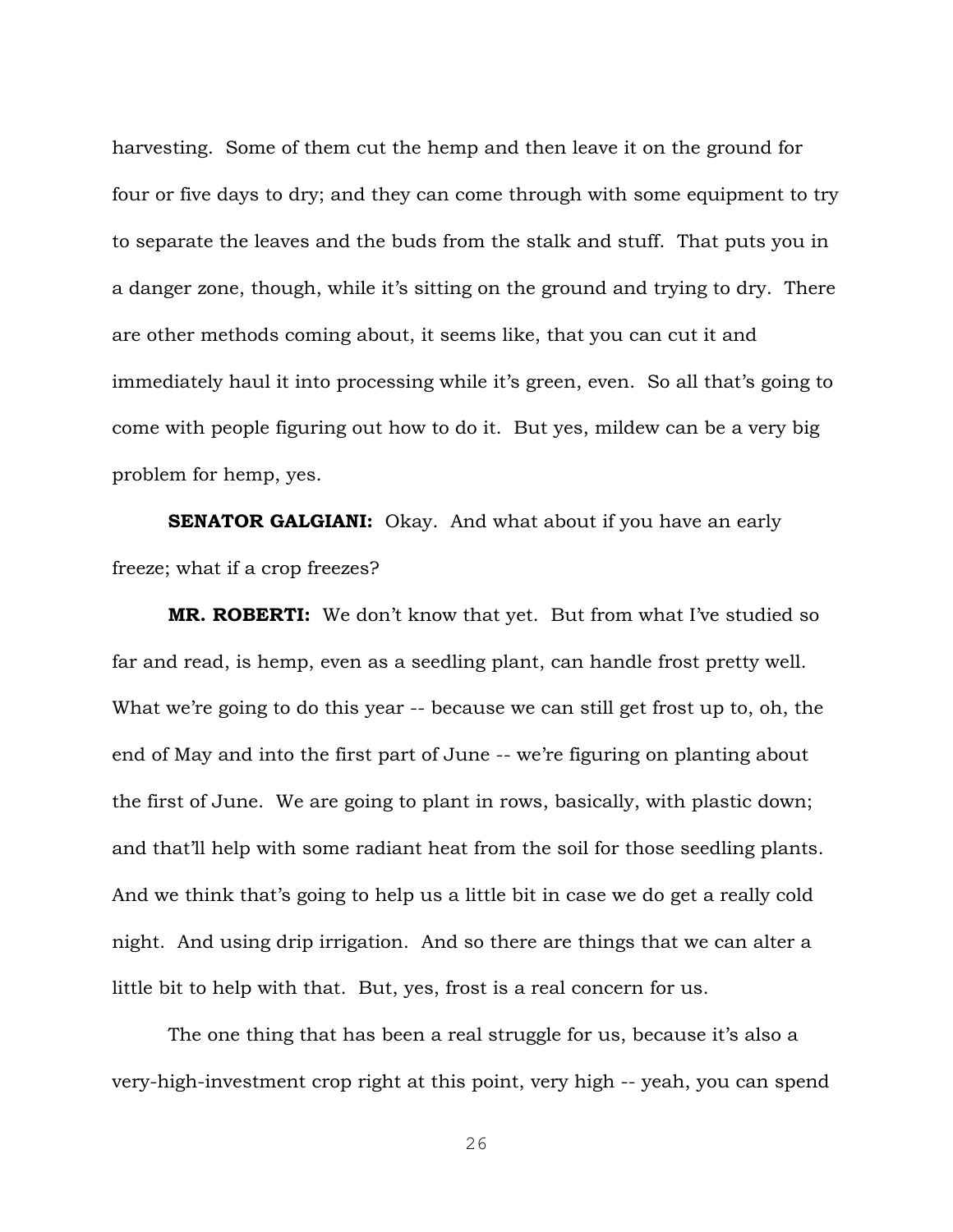\$12-15,000 an acre very easily to get it in. So one of things that really concerned us was, as of right now, there is no crop insurance available for something like that, for frost, for rain, for hail; and so it makes us cringe a little bit. My wife, she has been hounding a couple different insurance companies; and we've finally found one that will give us some crop insurance in the sense of an event insurance -- if we get a massive hailstorm or something like that - that they will cover it. But that's the only insurance company we've been able to dig up. So that gives us a little bit of relief to know that our investment is protected to some extent.

**SENATOR GALGIANI:** Any other questions? Senator Wilk.

**SENATOR WILK:** Sure, why not. Where'd you get your seeds from?

**MR. ROBERTI:** Seeds are coming from two different places: some coming out of Colorado this year and some others are coming out of Nevada. We're going to do 20 acres is all we're doing this year; and we're going to do four different varieties there. We worked with a gentleman last year out of Fallon, Nevada that they've been growing for about the last three years. Their field is just, like, beautiful. And he's kind of guided me in a direction of the variety as far as the most frost-resistant and hardy plant. So we're trying four different varieties there to see how they do.

**SENATOR WILK:** And then, obviously, at this point, you need to figure out what grows best in your microclimate before you can figure out. . . And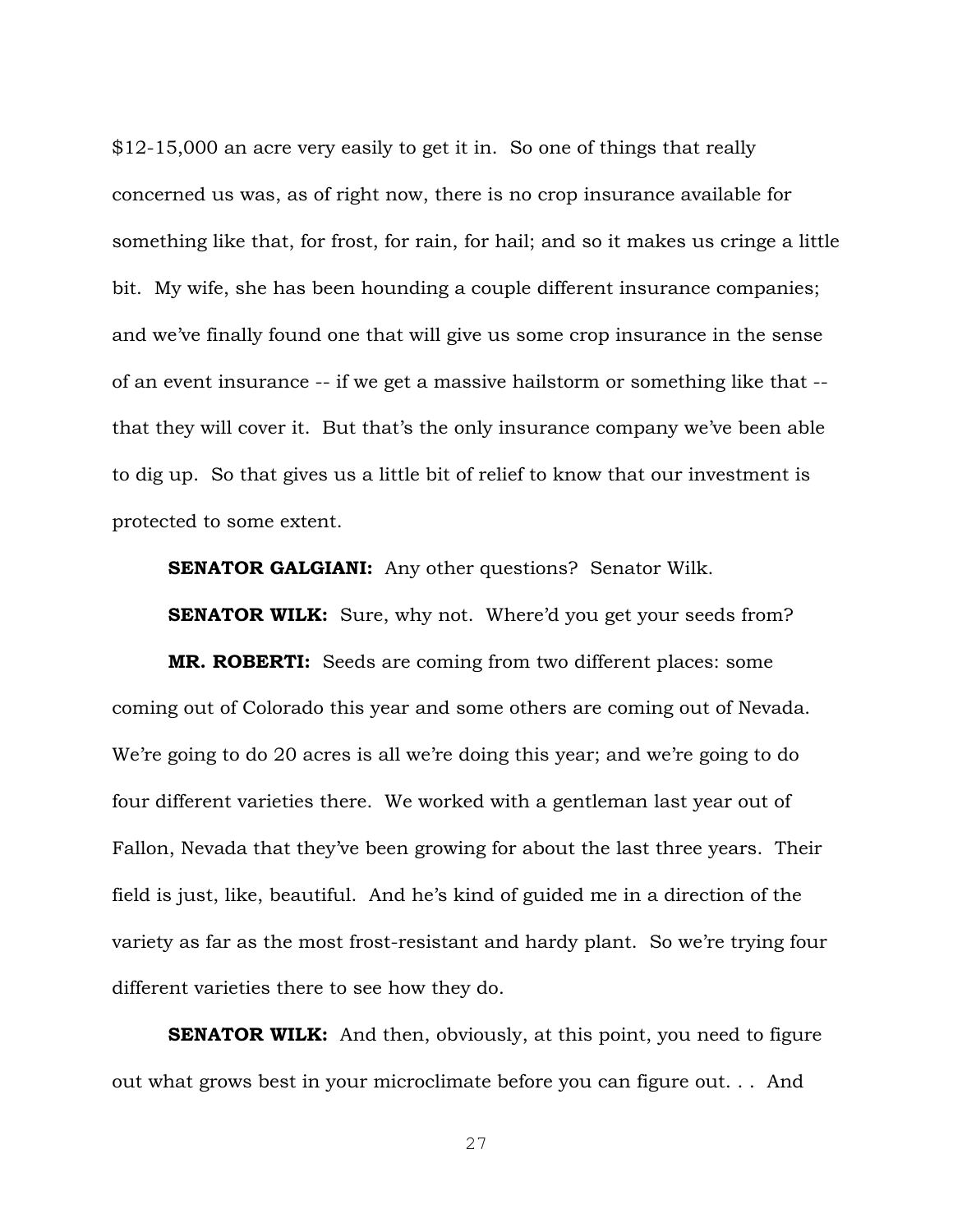then you were going to find people to buy it after that, right? Because right now you're just kind of beta testing, right?

**MR. ROBERTI:** Yes, we are beta testing right now. So I would love - and it'll take years of course to develop seed -- and that's way beyond my skill set -- but I would love to develop seed that fits our climate area, you know. If we can find something that can handle frost down to 15 degrees, boy, you could sell it all day long, you know, across the northeastern part of the state. So that's kind of a long-range goal. Right now is, all right, let's see if there's something available right now that can grow that we won't lose our investment on and, hopefully, start transitioning from some alfalfa. We're certainly not planning on going all the way out but transitioning to see if it'll work, yeah.

**SENATOR WILK:** Well, I appreciate your vision; and I share it. And I appreciate the fact that you're willing to take an entrepreneurial risk. I believe it's going to pay dividends for you; so I'm very excited about that.

If anybody else in this room is interested, we are having a ceremony at 11:00 a.m. in my district in the Antelope Valley on Friday, May 17th where we are going to be doing our first planting. My understanding is Forbes Magazine is going to be there; and New York Times is going to be there. CalEPA Director Jared Blumenfeld's going to be there. Now, he has to come because I announced it; so now he's locked in. And if you're interested, get back to me;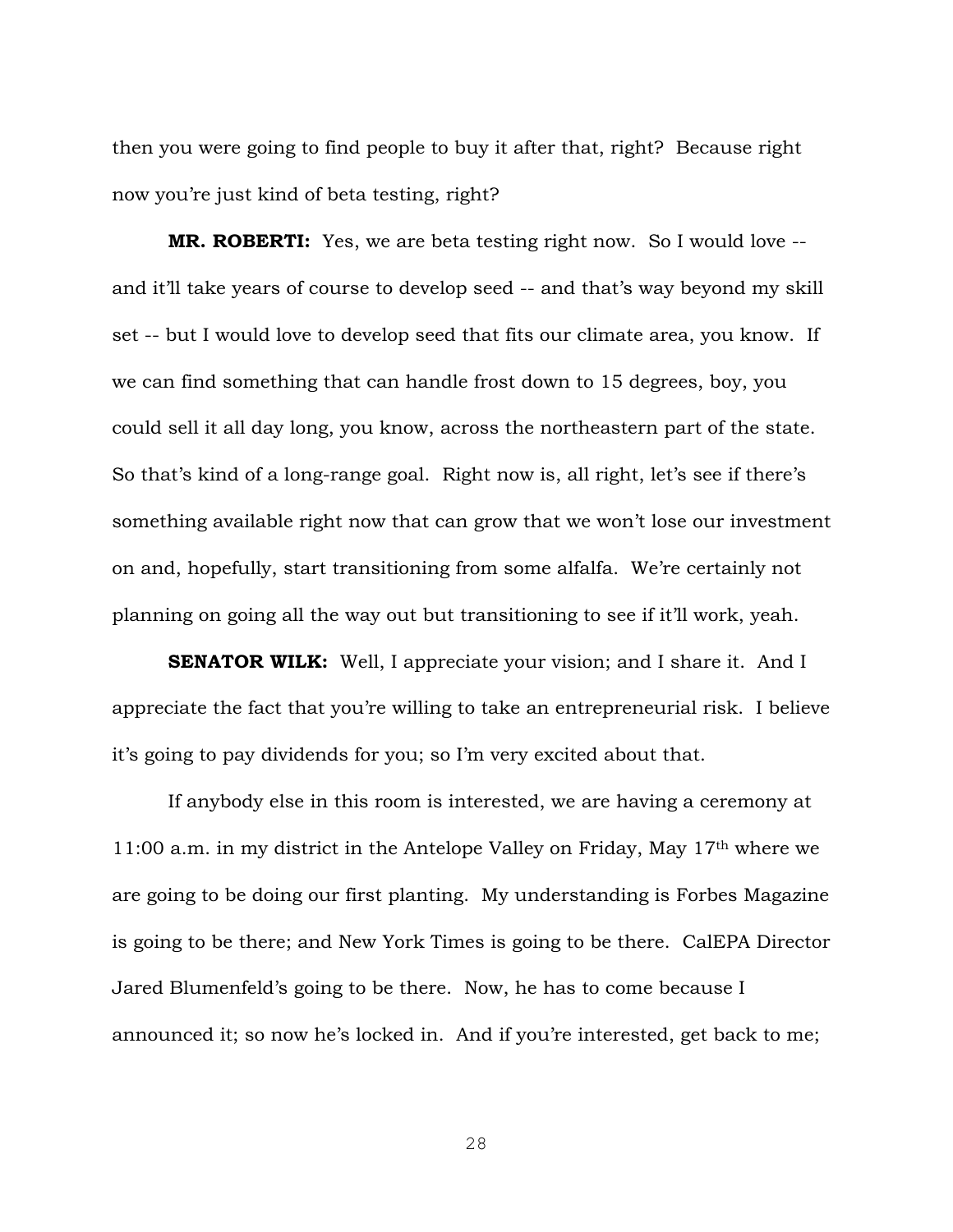and I will make sure you get an invite to attend because I think it's very monumental. And you are on the vanguard, sir, so congrats.

**MR. ROBERTI:** Thank you very much, appreciate it.

**SENATOR GALGIANI:** That's great. I do have a question. So is industrial hemp an annual or a perennial?

**MR. ROBERTI:** It's an annual.

**SENATOR GALGIANI:** It is an annual, oh.

**MR. ROBERTI:** It is an annual, and you need to plant every year. And I don't want to take up all your time, so you can tell me to be quiet at any point. So to give you a. . . This year, because right now seed is. . . For the next year or two, seed is probably the place to be, to be selling. Most seed's ranging about \$1.00 to \$2.00 per seed. Originally, we were going to try to just plant clones this year because one of the problems you have planting seed, you end up with some males. And males will end up pollinating the crop and really reducing your quality of the crop, unless you're trying to raise for seed. So we were going to go with clones this year; and then all of a sudden, clones went from \$4.00 or \$5.00 per plant to about \$8.00 a plant. Aha! And we're planting about 2,000 plants per acre; and it's kind of like, I can't do that. But seed is virtually sold out at this point; and I'm sure when California says the gates are open that it's going to be sold out in a day, if they can find any, yes.

**SENATOR GALGIANI:** Okay, any other questions? Senator Caballero.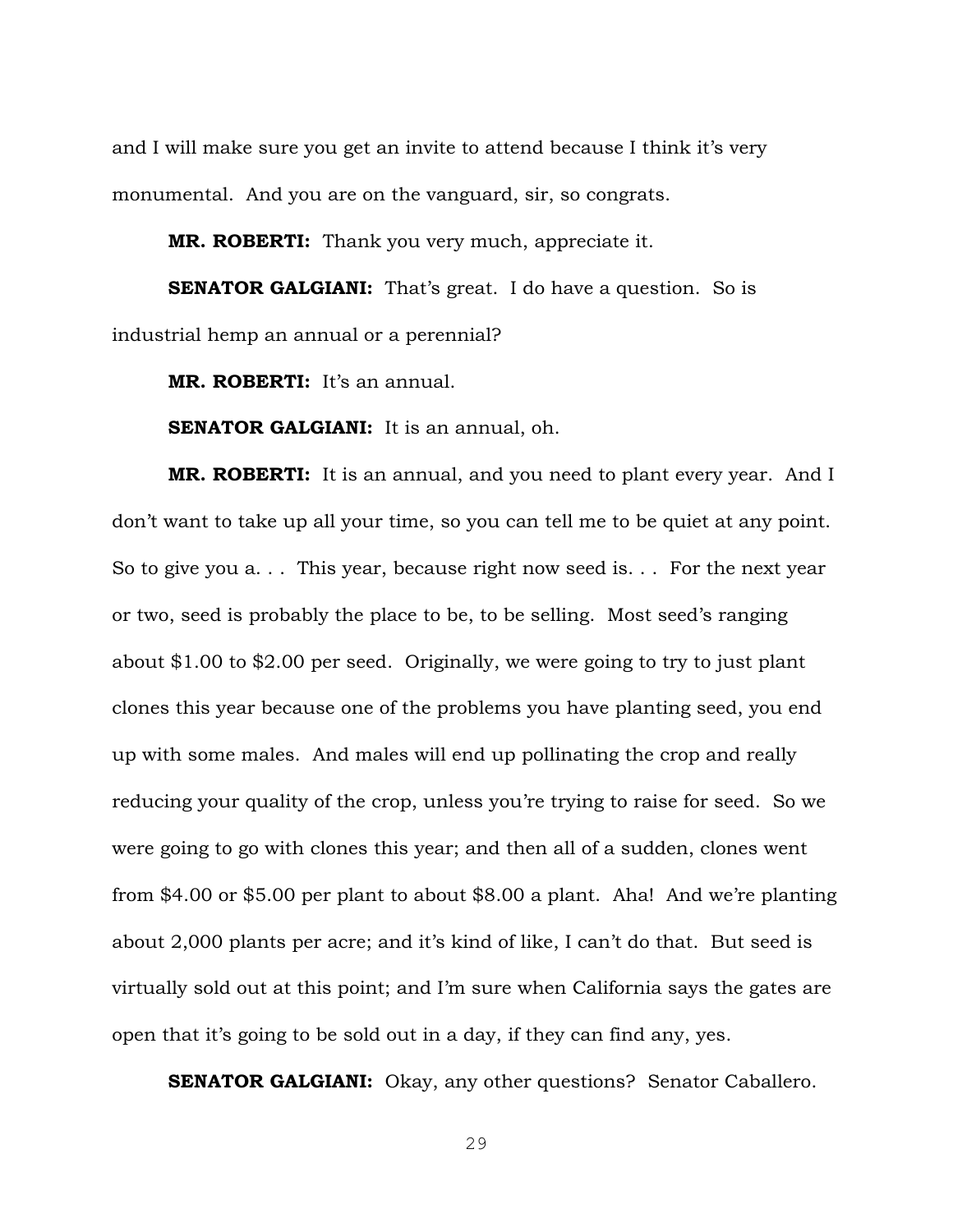**SENATOR CABALLERO:** Thank you very much. So you testified that hemp is a high-investment crop. Is that because of the seed?

**MR. ROBERTI:** Yes, mostly because of the seed costs -- and the labor, too. Until mechanical harvesting, especially, is available, labor costs are just huge because a lot of it is just done by hand right now. But I think over the next year or two that's going to start to get figured out. There are different methods coming around. Every day I hear some guy invented something else to try. But labor costs are very high also.

**SENATOR CABALLERO:** Right, and then those seeds. I don't know anything about how you plant them or how they grow. Are they hothoused, and then you plant the plants; or is it, you can do it any way? I mean, frankly, in the Salinas Valley, which is where I'm from, they used to plant lettuce with seeds; and now those seeds don't show up anywhere. You hothouse them; you bring in the small plants. They're planted by tractor that just automatically puts them in the ground. It's amazing. And so I'm wondering what the application is in terms of hemp?

**MR. ROBERTI:** Most of the hemp now is being transplanted, and just like you said, with the mechanical machines. So they'll start the seeds in the hothouses; and usually three, four weeks of growth, and then they'll start transplanting. But we did try last year some direct seeding into the field; and it worked okay. There's some technology coming that's just incredible, to where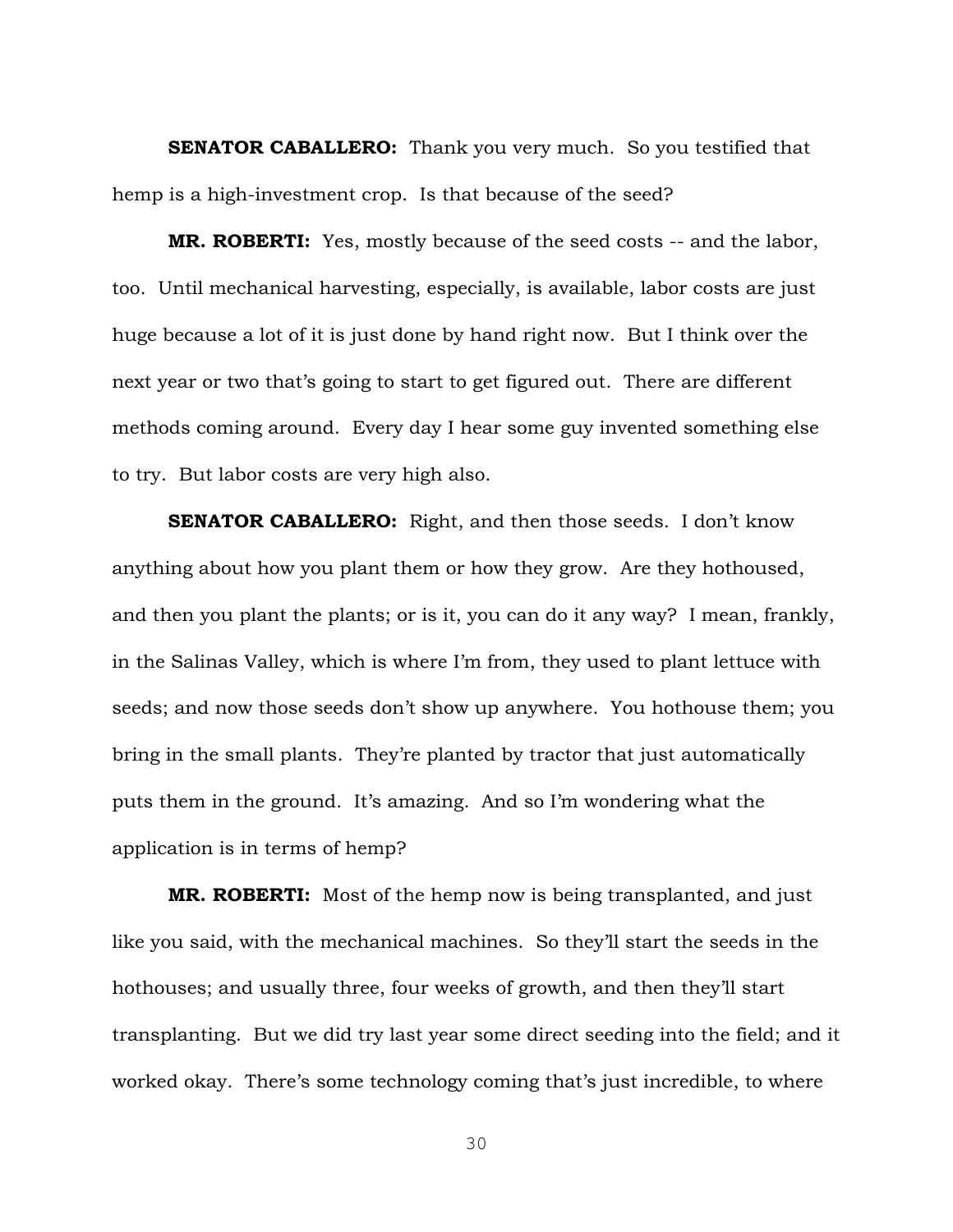they're taking tissue cultures from plants -- and it's just microscopic almost, and they can encapulize [sic] them -- and then you use that as your seed. So you don't have to grow those in a hothouse; and you can plant them direct. But as of right now, most of the hemp is being planted as starter plants and then being transplanted.

**SENATOR CABALLERO:** So then theoretically, at some point, if your operation is big enough, you could actually reproduce your own plants?

**MR. ROBERTI:** You could. One of the challenges that's going to come is, for example, if I'm trying to grow for a CBD oil, I want all female plants. I don't want to pollinate any. I don't want seeds; I don't want anything. Well, if my neighbor says I want to grow for seed, all of a sudden there's a crosscontamination there; and that pollination is going to affect me. And so there are going to be some real challenges, I think, to be worked out through some regulation, maybe creating some zones that are, you know, given some distance to protect those guys. So it just depends what you're looking to grow. But there's going to be challenges; we all know that. When you're starting to talk about a brand new crop here and trying to. . . Your comments earlier about the regulations -- yeah, as a farmer, I don't want any more regulations than I absolutely have to have; and yet, there's going to need to be some to be able to guide farmers and growers in the direction to be able to handle all this in a proper way. So, but yeah, there's going to be some bumps, yeah.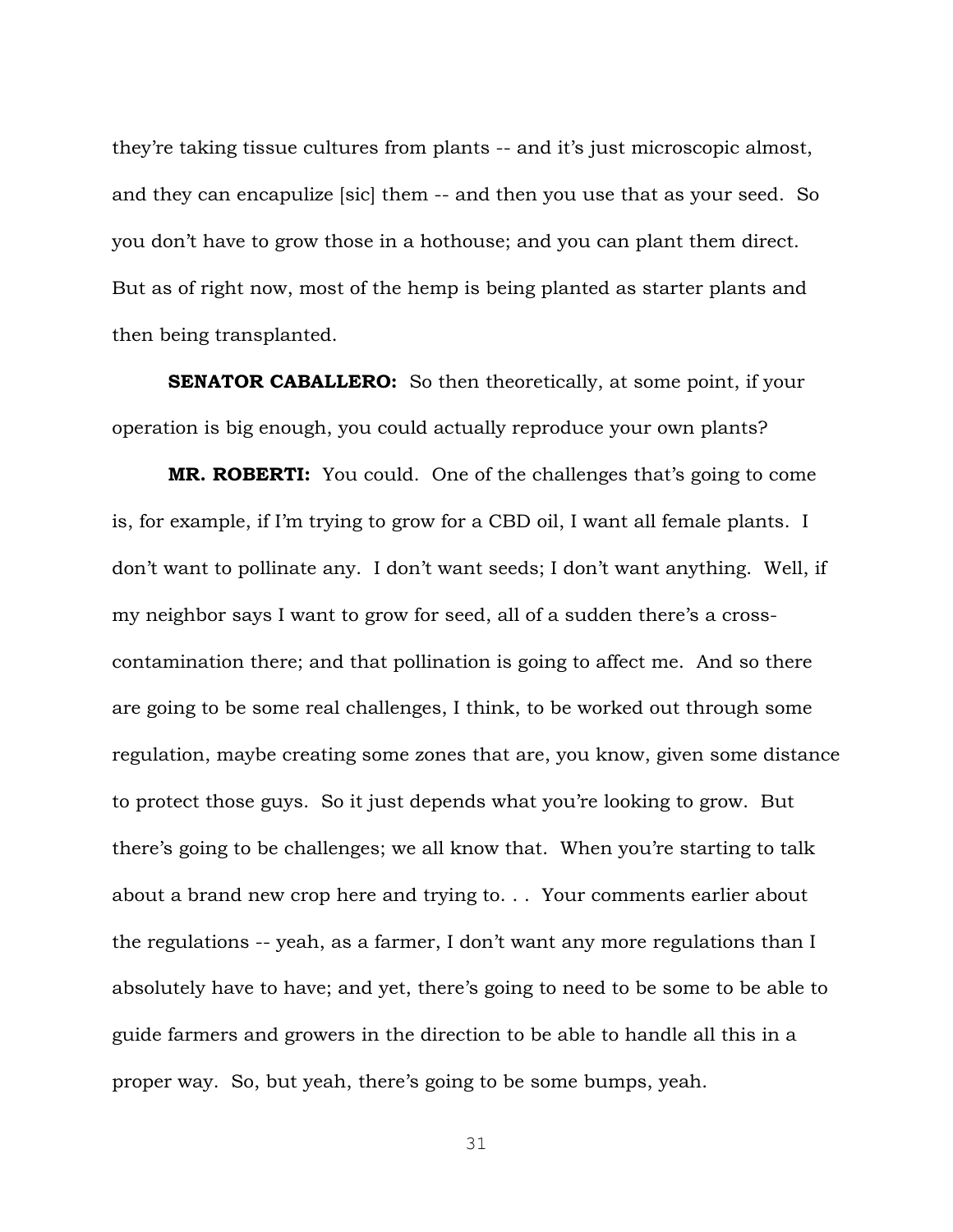**SENATOR CABALLERO:** Well, I appreciate that. My intense interest is that, as you said, it's a new crop; but it's not clear, today, as we sit here what's going to happen with SGMA. And we have a lot of agriculture that's going to be impacted -- and it's not going to be a good impact -- so the more that we can find alternative crops, and the ability. . . I've been told -- and I've talked to scientists from Europe that have been growing hemp for a number of years - that hemp has the ability to clean the soil. And what that means becomes really important. What's the science behind it? How can we use it and yet continue to farm?

#### **MR. ROBERTI:** Yes.

**SENATOR CABALLERO:** So I really appreciate your testimony and your forward-thinking on this and the risk that you and your family have taken because it's not easy to move into something that's totally different. But I think you are on the forefront of something. I'm excited about it -- because I go down to the health food store, and I bought hemp seed because I wanted to see. . . You know, it's the highest source of protein; and it costs a fortune. I mean, you couldn't live on hemp seeds by themselves; you'd be pretty skinny. But it's interesting to me because not only is it a commodity you can eat that has beneficial health value, but it also has these applications that are just so diverse that it's interesting. I want to see California be on the forefront. I want to see us normalize it as a crop, I guess is the way that I see it. And I do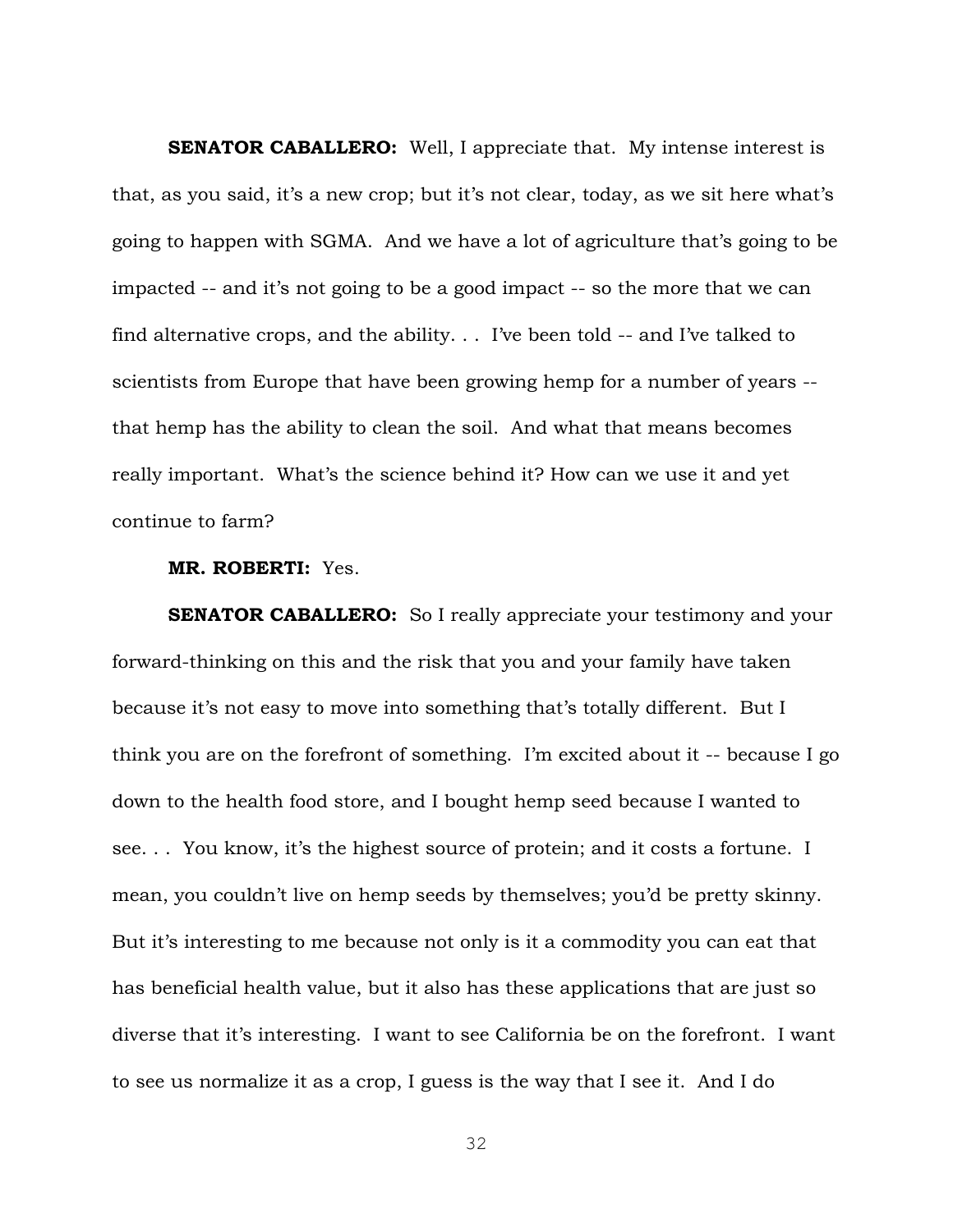appreciate there probably is going to need to be regulation given that you can cross-pollinate; and you don't want to be impacting your neighbor in a negative way. So I appreciate that. And we do it with certified organics, anyway; so I'm sure we can get to a place that everybody feels is a comfortable place.

**MR. ROBERTI:** There will be a way, yeah.

**SENATOR CABALLERO:** Thank you.

**SENATOR GALGIANI:** Thank you. And with that, if we have no further questions, thank you very, very much for your presentation.

**MR. ROBERTI:** Thank you very much for the opportunity.

**SENATOR GALGIANI:** And our third panel, dealing with the advocacy for growing industrial hemp, we have Eddie Bernacchi, director and legislative advocate for the California Hemp Council; as well as Patrick Goggin, general counsel for the California Hemp Council. Thank you.

**MR. EDDIE BERNACCHI:** Good morning, Madam Chair and members of the committee, Eddie Bernacchi on behalf of the California Hemp Council. The California Hemp Council is a coalition of hemp cultivators, manufacturers, and product producers who have come together to create a council to promote and protect the hemp industry from a legislative and regulatory perspective. And so it's very exciting that the industry is starting to formulate in a larger way to protect itself and promote itself in the state of California.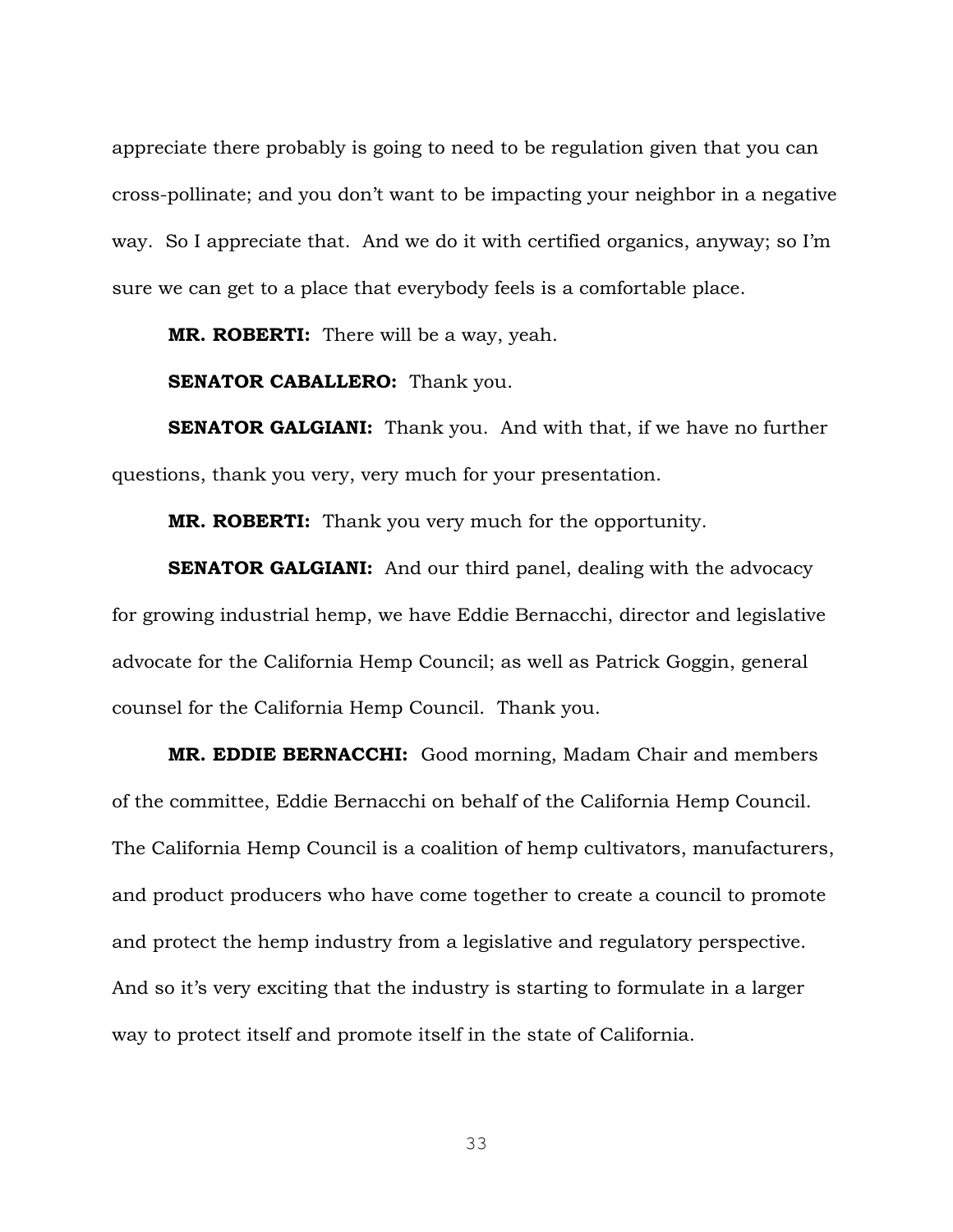I want to start by thanking the committee for having this hearing today. It's very refreshing to see such interest in industrial hemp and how we can promote it here in California. You know, many of the committee members here have been critically involved in assisting California in positioning itself to benefit from the hemp industry; so I just wanted to say thank you and start off with that.

Hemp is a billion-dollar industry; and it's anticipated to double by the end of next year. And, you know, compared to some of our neighboring states, like Oregon, Colorado, and Montana, California has fallen behind the curve in taking advantage of the economic benefits the industry will provide from an agricultural standpoint. According to the U.S. Department of Agriculture, last year Oregon produced 78 hundred acres of hemp. Colorado produced 21,000 acres of hemp, and Montana produced 22,000 acres of hemp for commercial use. California officially produced zero, although we estimate that about 78 hundred acres of hemp was grown in California in 2018 by established agricultural research institutions. But you can see that we have a lot of work to do and ahead of us to get California where it should be, in its rightful place as the agricultural capital of this country.

The need to ensure California statutes are up to date and compatible with federal law is of critical importance. Senator Wilk is very aware of this, as he's been the author of the most recent efforts in this area. This year we're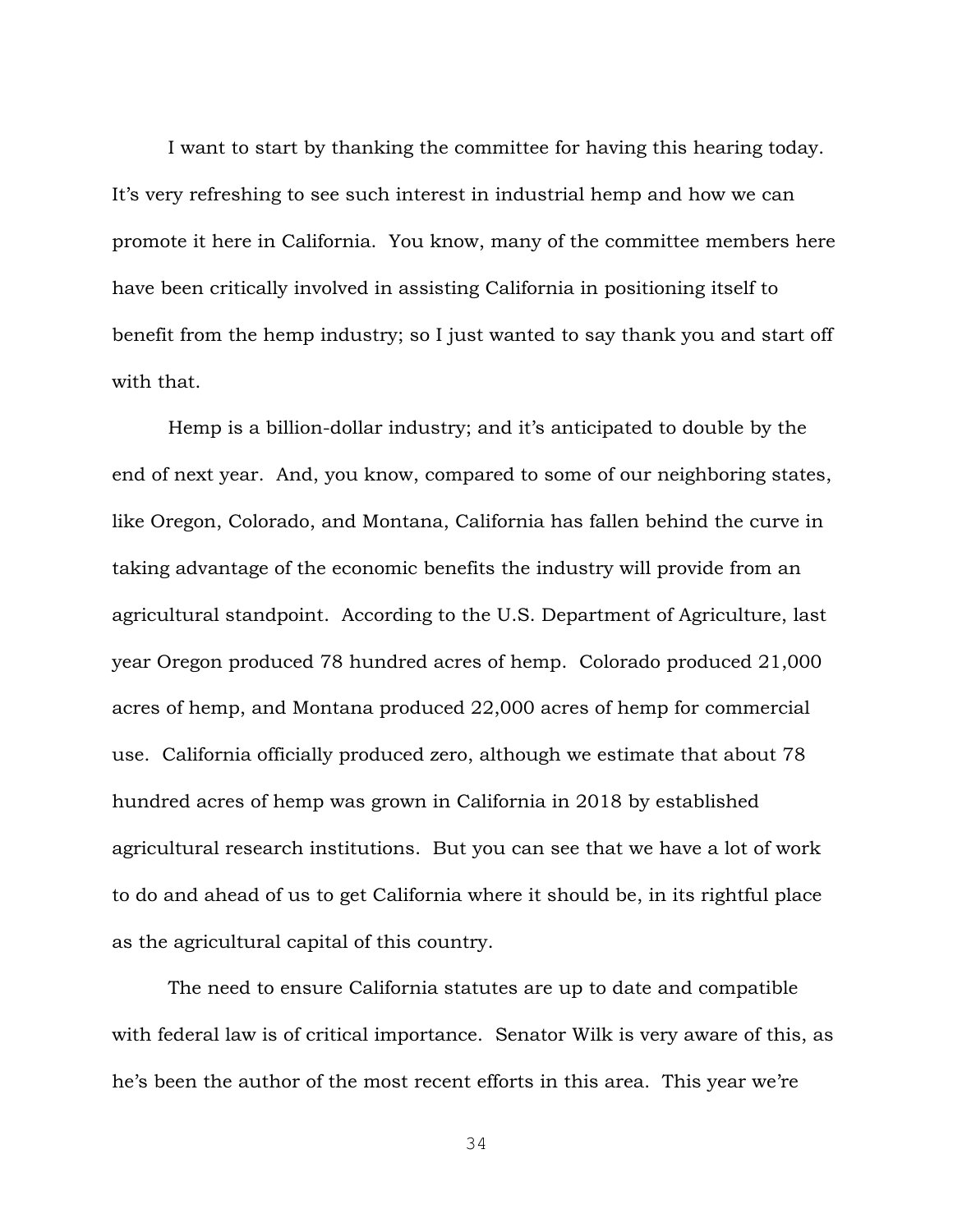sponsoring, with Senator Wilk as the author, SB 153. I believe the chair and Senator Caballero are both co-authors of that measure. You know, and that bill will update California's legislative framework so the Golden State can apply for an approved state plan under the 2018 Farm Bill and get hemp cultivation going here in the state on a large scale.

To that, I have with me today Mr. Patrick Goggin -- he's a chief legal counsel to the California Hemp Council -- to provide a quick overview of what it will take legislatively to get California's state plan up to the federal government and approved and update our structure. With that, I'm happy to answer any questions. Then I'll turn it over to Patrick to kind of guide you through that.

**SENATOR GALGIANI:** Thank you. Thank you very much. Mr. Goggin.

**MR. PATRICK GOGGIN:** Good morning, Chair, members of the committee. You know, I just want to say at the outset that today is monumental. The CHC, the California Hemp Council, continues the good work of Vote Hemp that Vote Hemp has led since 2005 with then-Assembly Member Leno and then-Senator Leno. And it's also monumental because we are on the cusp of registrations being available. And I want to thank and compliment the good work of CDFA and its resilience in the face of a lot of challenges that we've been working to overcome after 80 years of prohibiting an agricultural crop. It makes absolutely no sense. We've stigmatized it; we've put it in the camp of a drug. And now, we can say in 2019 that that story is over; and we're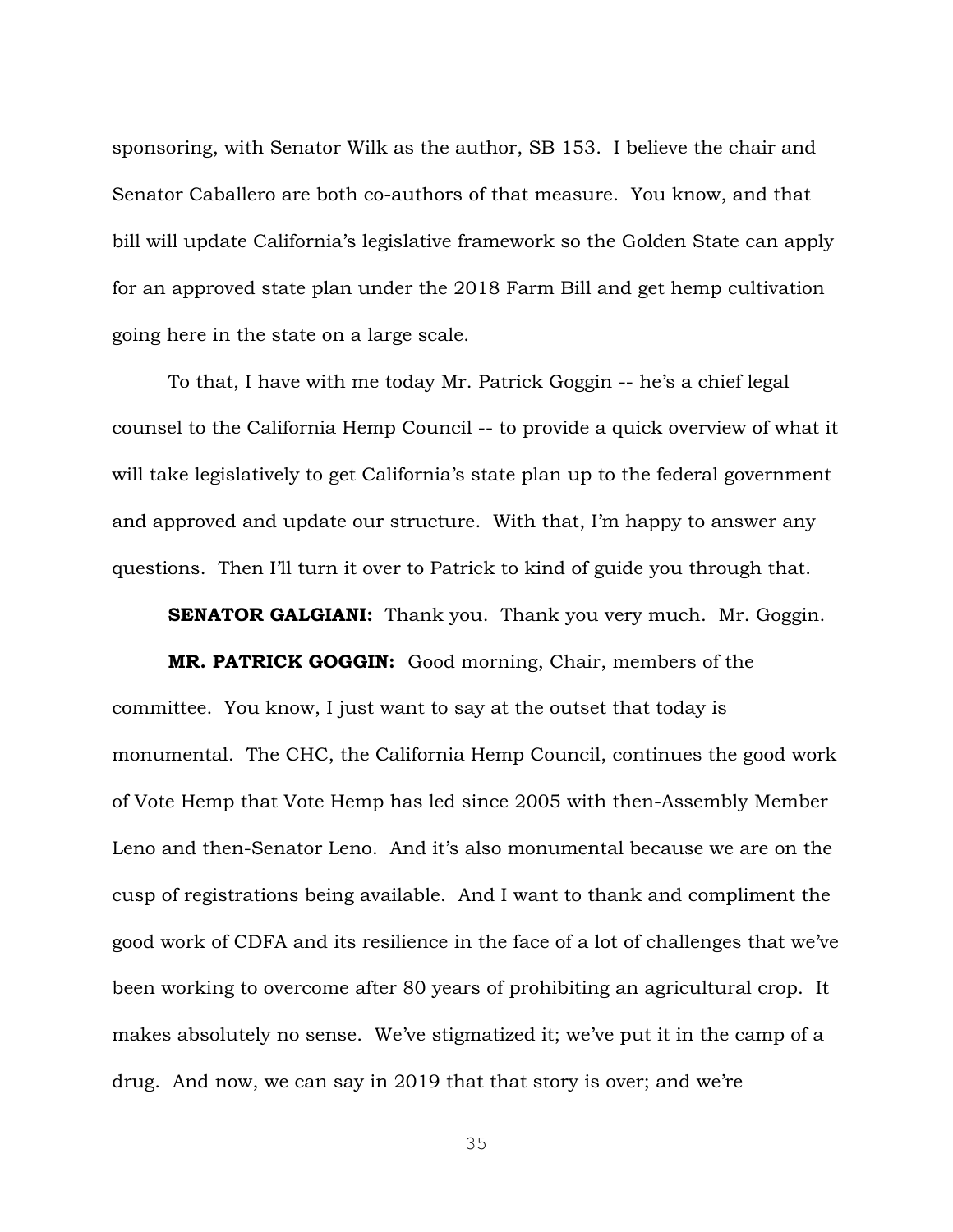transitioning. Two thousand nineteen is a transitional year where, by 2020, we are going to have full commercial-scale hemp being grown in this country for the first time since the '50s. And that is monumental.

So I'm going to go through, really briefly, a few of the things that the 2018 Farm Bill does within its hemp production section -- and then what is California doing in anticipation of that to get its program further and statutes and regulations further developed to conform with the 2018 Farm Bill. So just to repeat a couple things: We are now going from research to full commercialscale production. USDA, the U.S. Department of Agriculture, appropriately now has jurisdiction; the jurisdiction of the DEA has gone away. I am just truly happy today that I'm not being chased around the Capitol by John Lovell, love him as I do. It's a new day.

So the USDA has been tasked with promulgating regulations. They had an informational hearing themselves a month or so ago; and they think that later this year -- hopefully by the end of the year, hopefully maybe sometime in the fall -- that we're going to have regulations issued by the USDA that will enable them to approve state plans and to create a plan for states that don't submit state plans. And significantly, there are seven minimum requirements that the state bill needs to meet. And I'll just go through kind of quickly what those are.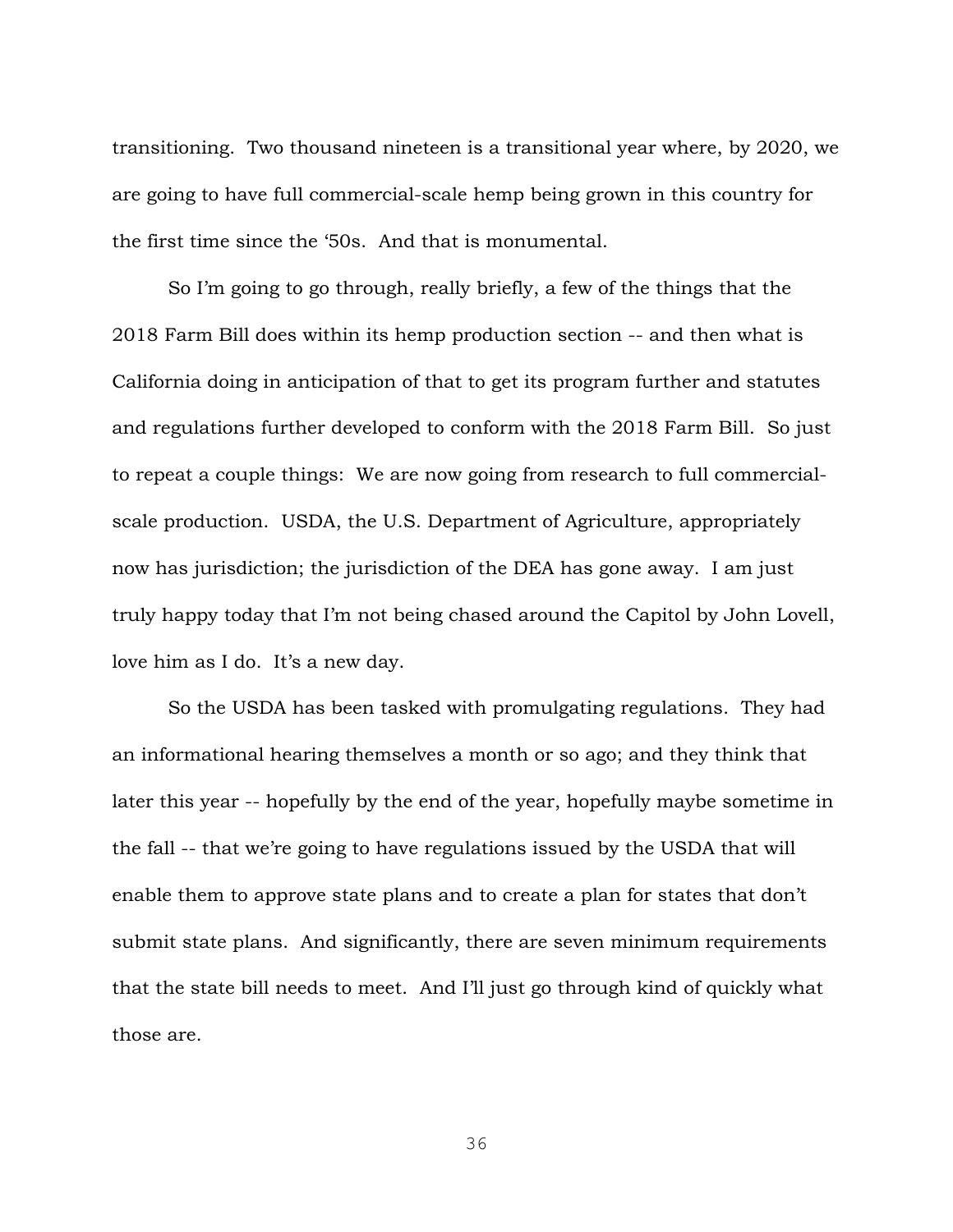Number one, it's a practice to track where hemp is being grown; and that's a significant thing that we've established in our statute through registration, not through licensing. There are some licensing requirements for things like the nurseries and whatnot; but it was important that this be a registration program, not a license program, to distinguish it from cannabis.

Second, there needs to be procedures for testing of crops to make sure that they comply with the THC limitations at 0.03 percent. And as part of that, there needs to be a consideration for post-decarboxylation or similarly reliable methods, which essentially means that THCA, the acidic version of THC, needs to be accounted for. And there's an equation for that.

Third, there needs to be a process for disposing of noncompliant crops, plants, and products.

Number four, there needs to be a procedure for complying with certain enforcement procedures, that are laid out in the Farm Bill, for violating the program. And something that we worked hard against; but ultimately, it was a compromise that was adopted, and that there's a limitation on folks who've been convicted of a felony for the prior 10 years, that they're not eligible.

Number five is that there needs to be annual inspections and random sampling performed by the Department of Food and Ag.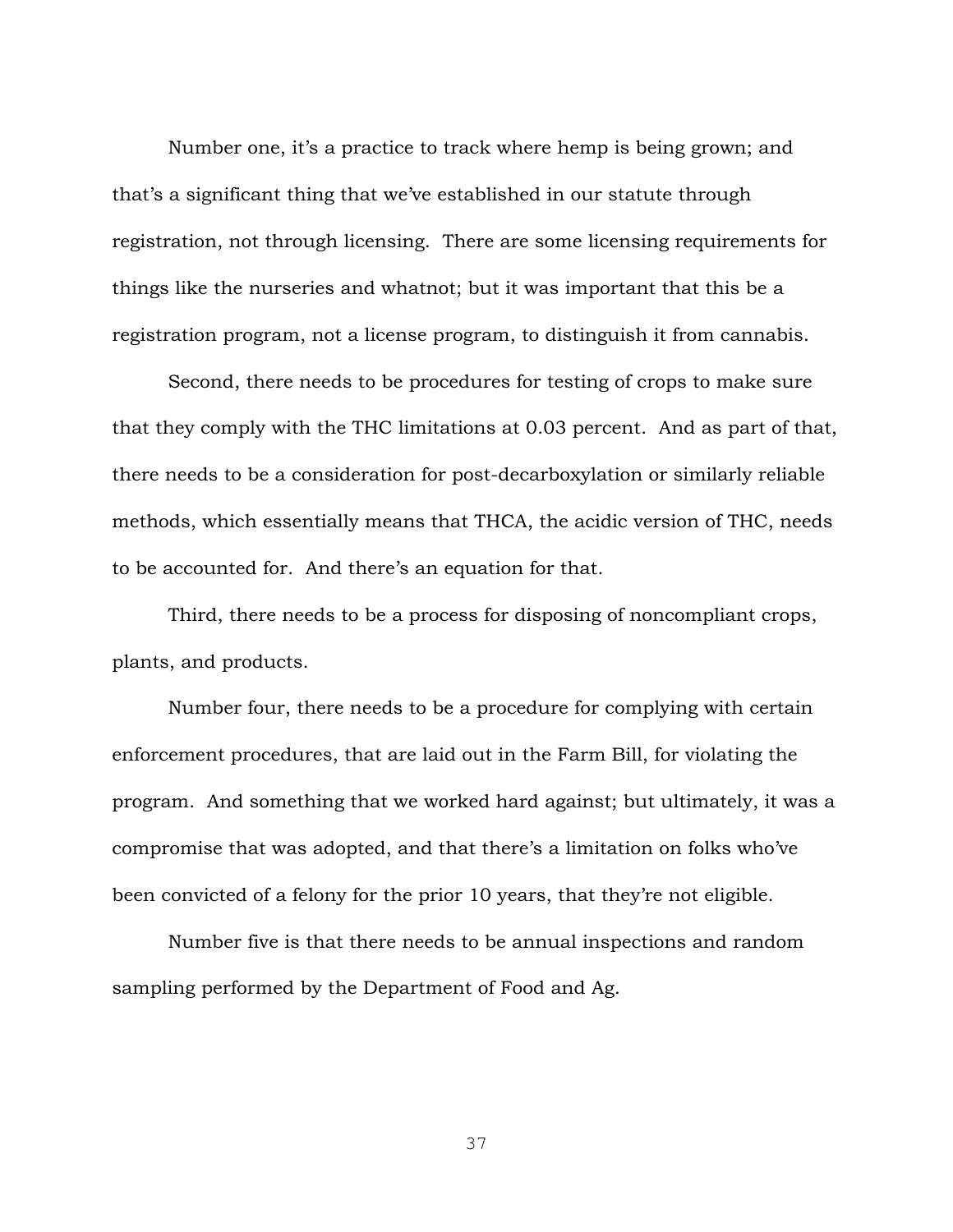Number six, that there needs to be a timely submittal to the USDA by the CDFA of each permit's location and status -- whether it's active or inactive, it's been revoked, what have you.

And finally, the state needs to certify that it has the resources and capability to carry out the program.

Also included within the statute -- just a couple of points -- it does authorize crop insurance and the granting of USDA grants. There was some concern and is some concern on the crop insurance by folks like the Congressional Research Service to make sure that the proper standards are adopted so that the insurance carriers are not exploiting our farmers. And that's being worked through. All these issues are being worked through.

And significantly and importantly and was referred to earlier is that the bill prohibits states from stopping the transportation of hemp through their states. They can prohibit the production; but they cannot stop the transportation of hemp through their states. That's truly important. That's become a significant barrier and problem and challenge since the 2014 Farm bill, which authorizes commercial activity. It's limited and needs to be tied to research. But this patchwork quilt of state laws throughout the nation has created a challenge to move product around. And that's important that we honor and acknowledge that the federal government is creating a pathway throughout the nation for California hemp.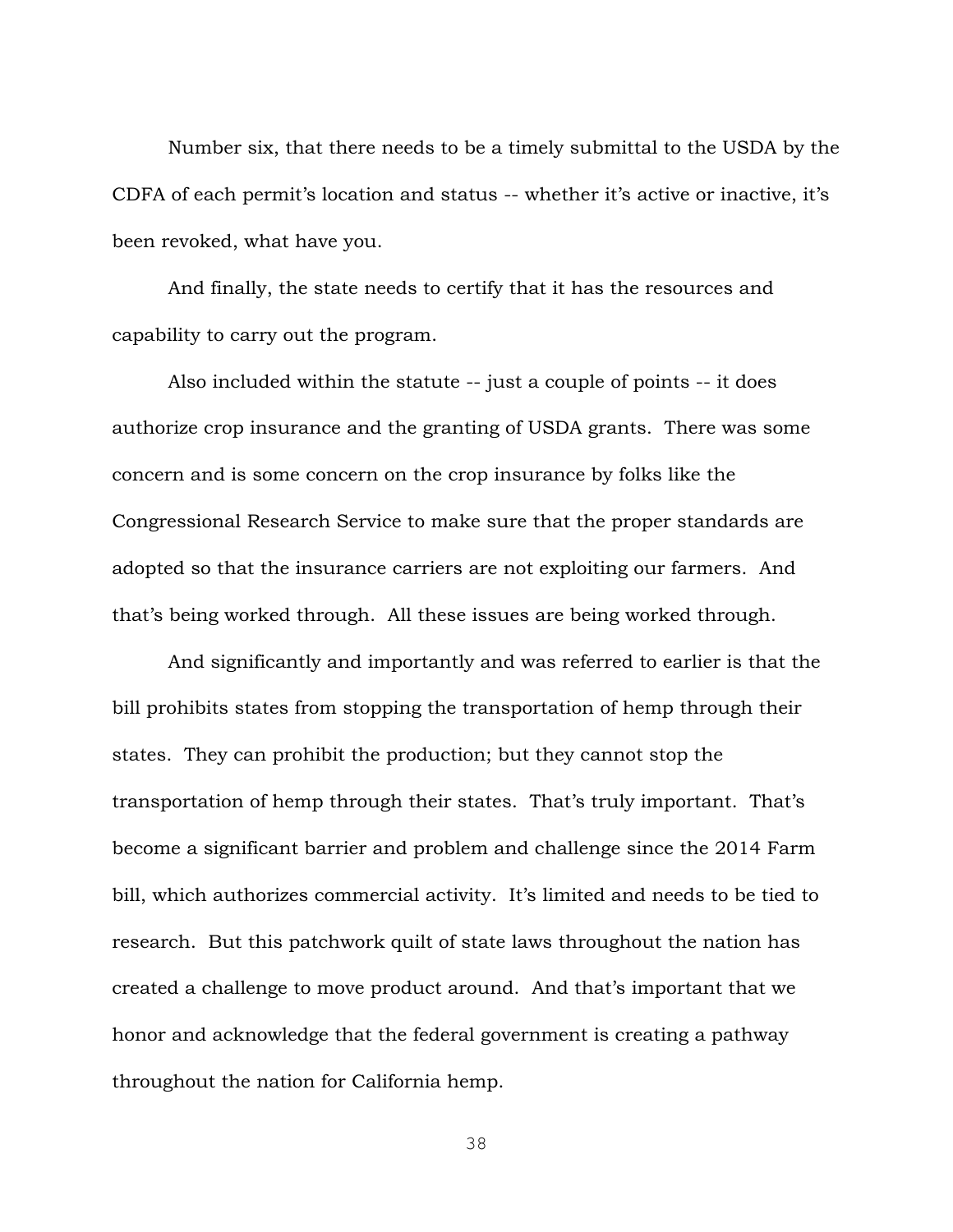So until the state plans are approved, we stay and we remain under the 2014 Farm Bill as we transition to the full commercial scale. What we're doing in the meantime is working closely with the department to get regulations in place so that this pilot program can proceed in 2019 and get us to 2020 when we get beyond the pilot program. So SB 153 that everybody's familiar with is a largely technical bill working to conform to the 2018 Farm Bill and meet these minimum requirements. As well as, at some point -- I don't know where we're at with this -- but we need to also have a trigger and a mechanism for getting the hemp from the farm to the processing facility through handlers and brokers. And this will be a vehicle for that.

The other piece of legislation that's working through the legislature is AB 228, and that is principally working to both declare hemp extract and oils from the flowers not to be an adulterant. That's been a big concern and issue raised by the FDA. And we're here to say, and we've been here to say, that these products are safe. The World Health Organization has said that they're safe. It's a matter of how they are produced and that they need to be done in a way that employs good manufacturing practices, and the same type of thing and processes that all food manufacturers are held to account for. And let's just say this is a vegetable; and we need to be dealing with it as a vegetable - regulating it as a vegetable, as a food and as a dietary supplement, as a topical and a cosmetic -- not as a drug. If someone wants to get into the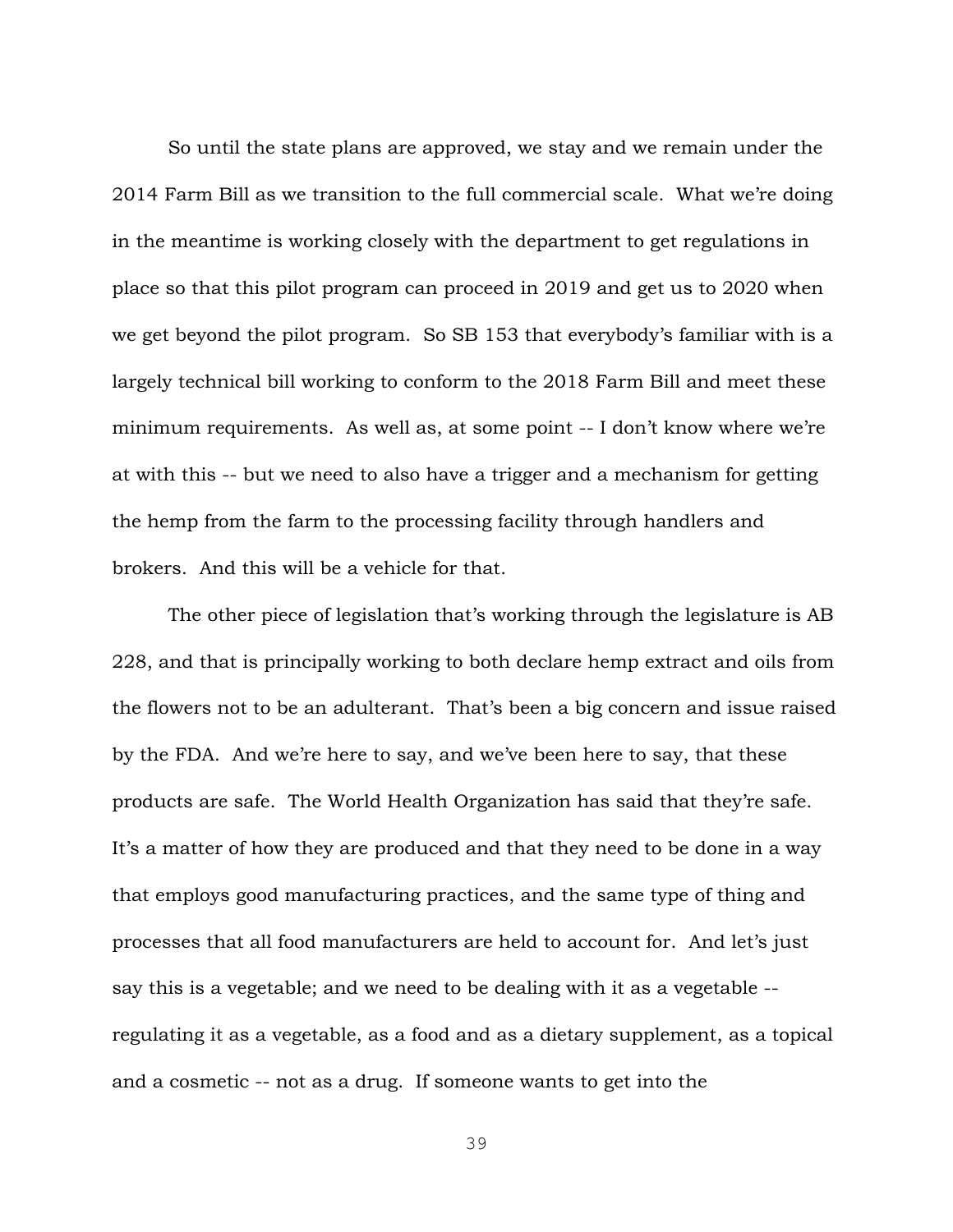pharmaceutical application of this, then they can work with the FDA to do that. We, as an industry, are working closely with the FDA to move beyond its position on CBD derived from cannabis; and they are working with the industry and in Congress to create alternative pathways, recognize alternative pathways for these products in the nutraceutical space. But significantly, what AB 228 will do is give CDPH the authority it needs to make sure that our products are safe for our consumers.

So with that, I'll leave it to any questions that you may have. But again, we greatly appreciate this venue today to provide further information on hemp progress in the state and in the nation. Thank you.

**SENATOR GALGIANI:** Thank you very much. Do we have any questions? Okay, well, I appreciate your testimony very much. Do we have any questions from the audience or any comments?

Okay, with that, we have no more business before the committee today other than lifting the call on our consent calendar. Thank you very much for joining us today, and we'll look forward to having you at our next hearing. Thank you.

Okay, will the secretary please lift the call on the consent calendar.

**COMMITTEE SECRETARY:** On the consent calendar, the motion is do pass to consent. Senator Glazer.

#### **SENATOR GLAZER:** Aye.